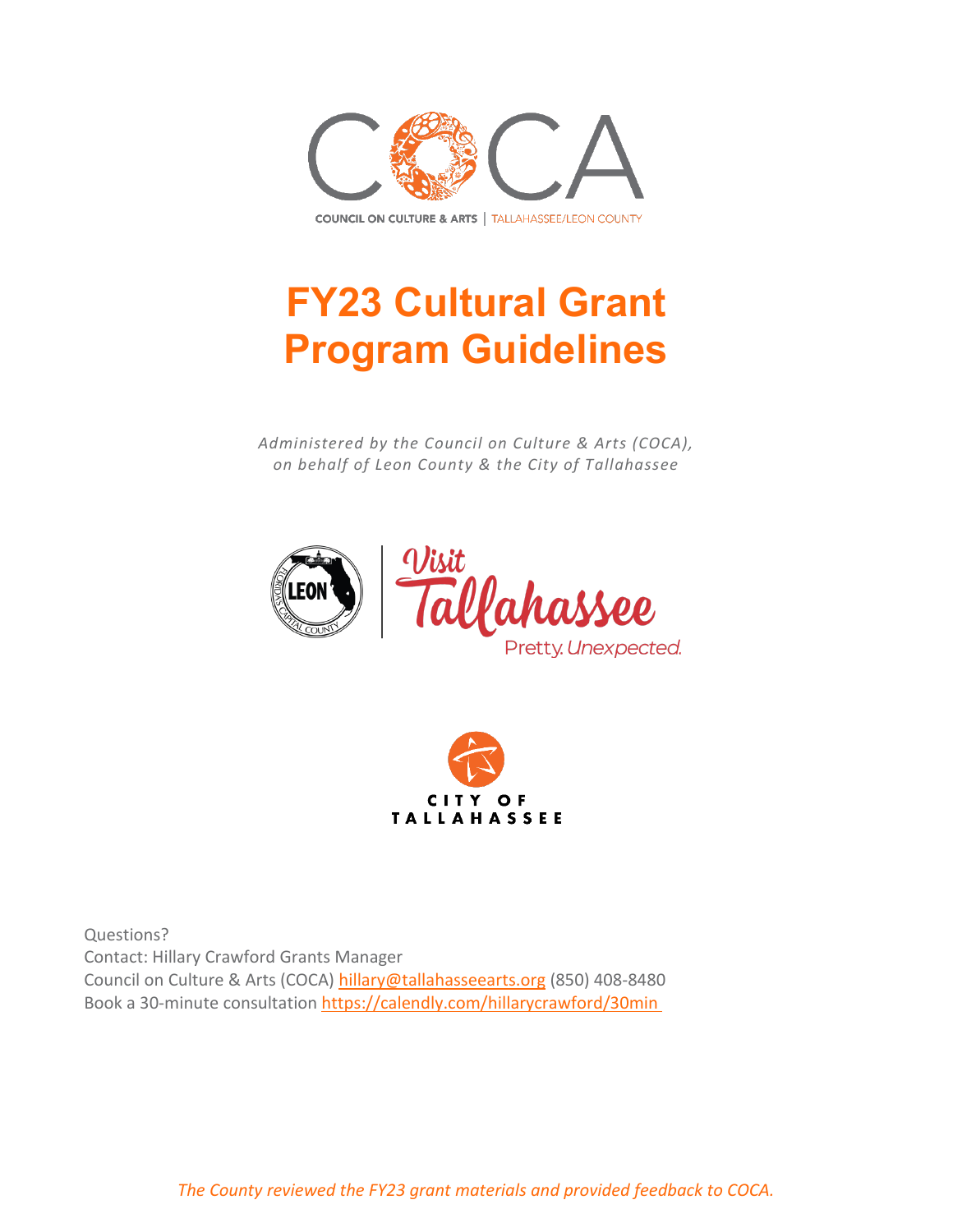# **Table of Contents**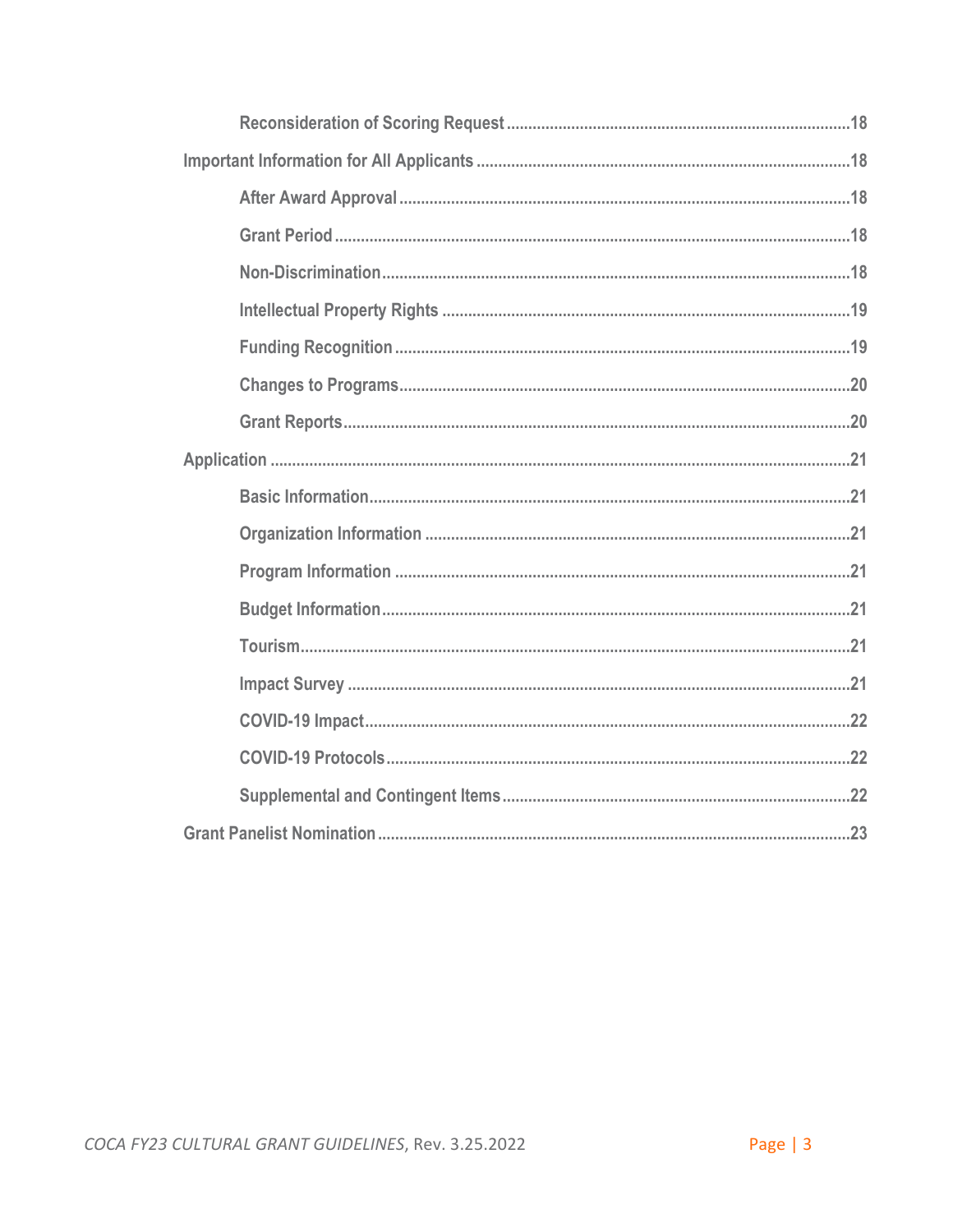

### <span id="page-3-0"></span>**About COCA**

COCA, the Council on Culture & Arts, is a non-profit organization that serves as the facilitator and voice for the arts and cultural industry in Florida's capital area. COCA's mission is to serve and support the community by promoting and advocating for arts and culture in Florida's capital region. We play a dual role: providing resources and promoting the arts and culture to citizens and visitors.

Designated to serve as the local arts agency for Tallahassee and Leon County, COCA is the capital area's only umbrella agency for arts and culture, and works with and for those who produce, invest in, and enjoy the arts and culture in the area.

COCA is not a government entity but works together with city, county, state, and local school districts as their cultural industry partner.

COCA designs and administers grant programs under contract with the City and County and in annual collaboration with a community task force and citizen review panel.

COCA staff is available to assist you at any stage of the application process. Please email Hillary Crawford, Grants Manager, at [hillary@tallahasseearts.org](mailto:hillary@tallahasseearts.org) to discuss eligibility requirements, schedule a technical consultation, or ask questions about completing your application.

# <span id="page-3-1"></span>**COCA Services**

Want to know more about COCA's many other programs that support our local cultural partners? Visit COCA online at [www.TallahasseeArts.org](https://www.tallahasseearts.org/) and click on the COCA logo.



While you are exploring the COCA site, make sure you sign up for the COCA Classifieds email, which goes out on Thursdays to over 9,000 subscribers. Learn about funding sources, professional development, calls to artists of all disciplines, job opportunities, and more.

Grantees will also want to check out COCA's Marketing Resources and Media Guide at [https://www.tallahasseearts.org/media-guide/.](https://www.tallahasseearts.org/media-guide/)

Do not forget to post your events on [www.TallahasseeArts.org](http://www.tallahasseearts.org/) for inclusion in our Tallahassee Arts Guide "This Week" email of arts, culture, and heritage events that is sent to over 14,000 weekly recipients. We also produce a monthly art education e-newsletter. Sign up for all of COCA's enewsletters at <https://www.tallahasseearts.org/newsletters/>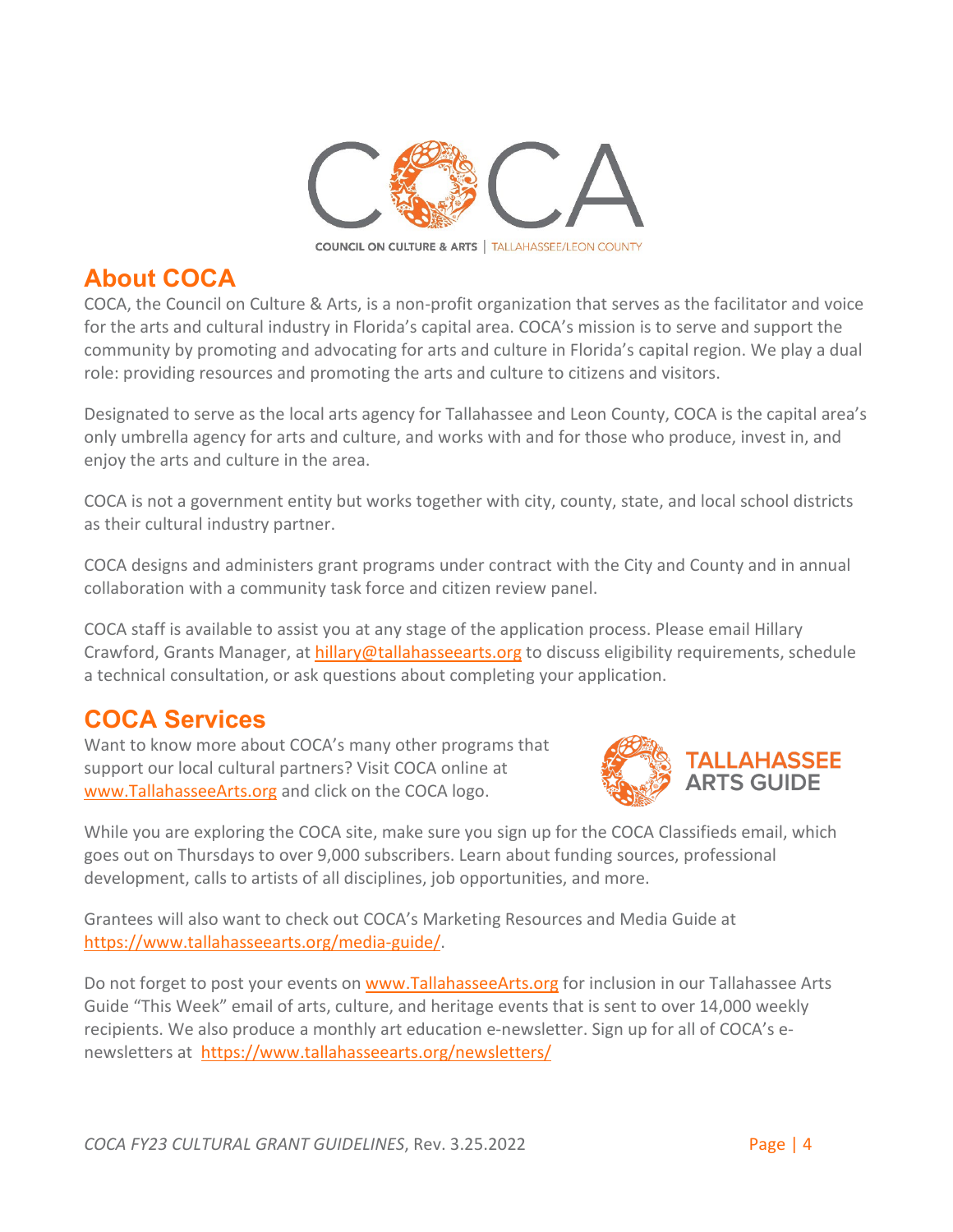# **FY23 COCA Grant Program Calendar**

- <span id="page-4-0"></span>• **March 25, 2022** – Grant Applications & Guidelines available, Application Portal Opens
- **April 6, 2022** Grant System Tutorial/FY23 Grant Application Webinar
- **May 6, 2022** Application Deadline FY23 Cultural Grant (CG)
- **May 6, 2022** Grant Panelist Nomination Deadline
- **May 6 – 12, 2022** CG COCA Staff Eligibility Review
- **May 13 – 27, 2022** CG County Eligibility Verification
- **May 20, 2022** CG Panelist Orientation
- **June 3, 2022** CG Applicant Revisions (If Necessary) Deadline
- **June 10, 2022** CG Secondary Leon County Eligibility Verification Results
- **June 17, 2022** Cultural Tourism Marketing Grant (CTMG) Application Deadline
- **June 17 - 23, 2022 –** CTMG COCA Staff Eligibility Review
- **June 24 – July 8, 2022** CTMG County Eligibility Verification
- **June 28, 2022** CTMG Panelist Orientation
- **June 30, 2022** CG Panel Review Meeting
- **July 15, 2022** Applicant Revisions (If Necessary) Deadline
- **July 22, 2022** Secondary Leon County Eligibility Verification Results
- **August 25, 2022** CTMG Panel Review Meeting
- **September 1, 2022** COCA Board Reviews & Approves FY23 Funding Recommendations
- **September 8, 2022** TDC Reviews & Approves FY23 Funding Recommendations
- **September 30, 2022** City & County Budgets Finalized
- **October 1, 2022**  Grant Period Begins
- **November 2022** First Payment disbursed (CG Group 1 and CTMG will receive one payment pending approval of logo recognition) \*
- **May 1, 2023**  Interim Reports Due (CG Groups 1-3, second payment to be paid out upon approval of interim report)
- **September 30, 2023** Grant Period Ends
- **October 30, 2023** Final Reports Due

\* FY23 payments will not be dispersed until FY22 grant files are closed.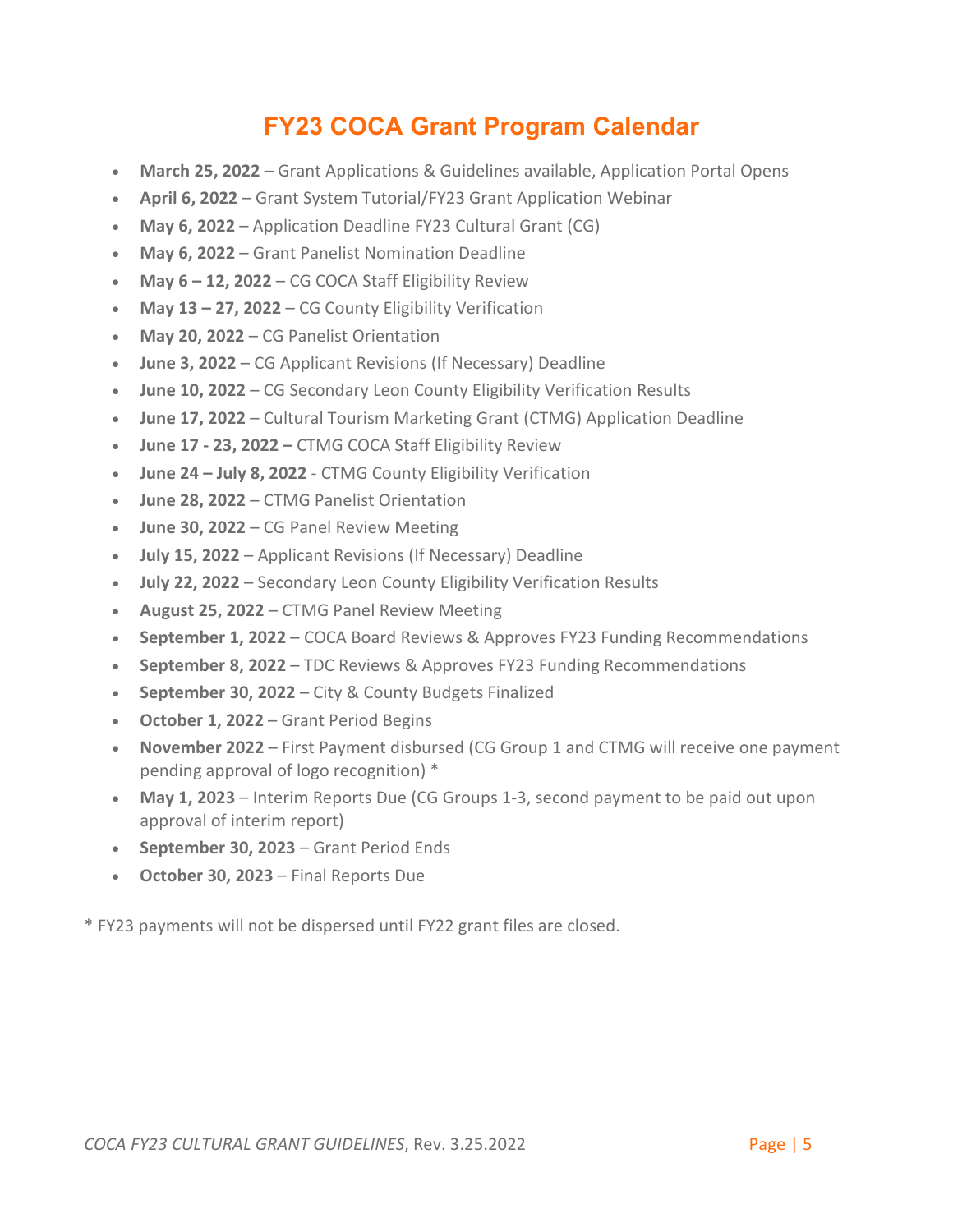### <span id="page-5-0"></span>**About COCA's Cultural Grant Program**

Please review all the following information carefully. COCA offers a grants workshop, free virtual consultations as questions arise, and we provide technical consultations to help you check your final draft for any errors up until one week prior to the final deadline. All consultations will be held virtually. If you have never participated in this grant program, we urge you to contact us immediately so that we can orient you to the process.

Our staff is always happy to help you through the process. For questions, email COCA's Grants Manager, Hillary Crawford, at [hillary@tallahasseearts.org.](mailto:hillary@tallahasseearts.org) Also, these guidelines are available online at [https://www.tallahasseearts.org/services/grant-programs/.](https://www.tallahasseearts.org/services/grant-programs/) Grant forms may be accessed through COCA's online grant portal at [https://tallahasseearts.submittable.com/submit.](https://tallahasseearts.submittable.com/submit) Please consult the Grant Program Calendar (p. 5) for important dates.

#### <span id="page-5-1"></span>**Where Do the Funds Come From?**

COCA's Grant awards are funded solely through Leon County tourist development tax revenue, and all applicants will have demonstrated efforts to enhance Leon County's tourism impact.

### <span id="page-5-2"></span>**Who Decides Who Gets Funded?**

COCA staff members do not make recommendations for who gets funded. Volunteer citizen panelists are recruited to independently review and score each eligible application and make recommendations for funding. The panel meeting where those recommendations are announced is open to the public and you are encouraged to attend. The meeting is attended by a COCA Board Member who does not score the grant proposals or make any recommendations for funding. Before the recommendations are submitted to Leon County's Tourist Development Council (TDC), the COCA Board of Directors votes to adopt them and to ensure that all the rules were followed.

#### <span id="page-5-3"></span>**Leon County Review Requirement**

Leon County will review all applications to verify eligibility and compliance with § 125.0104 of the Florida Statutes prior to the scoring of grant applications. See pg. 16 for more details.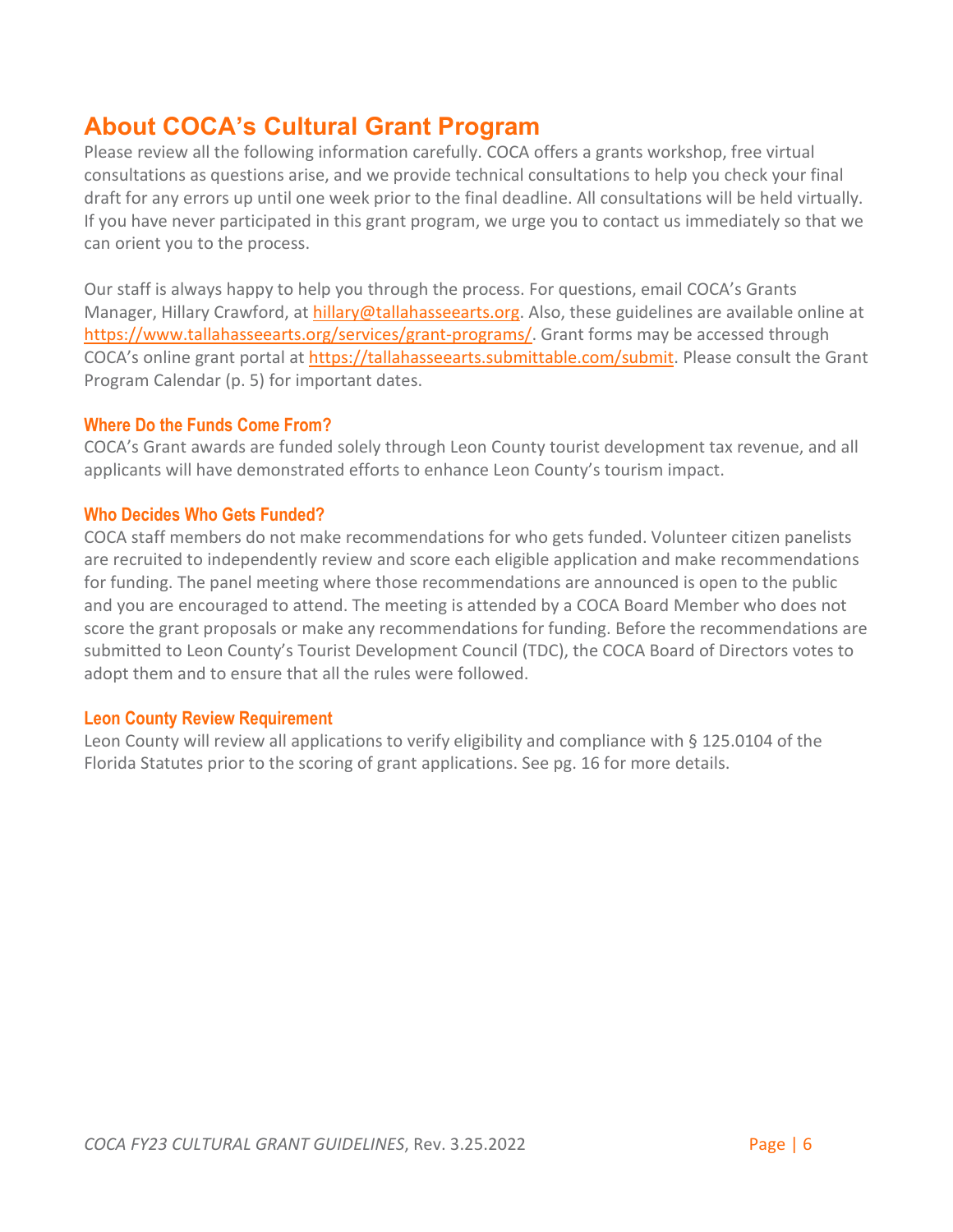### <span id="page-6-0"></span>**Grant Program Mission and Scope**

The mission of COCA's Cultural Grant Program is to serve and support the community of non-profit arts and cultural organizations within Tallahassee and Leon County through program funding that enhances the quality of life as well as the tourism and economic development of our community. An applicant's programming must contribute to the tourism development of Leon County in accordance with Florida Statute 125.0104.

The grant program seeks to fund programming that has the potential to attract and retain tourists in Leon County and that helps to promote Leon County as a tourism destination. \*

Additionally, an applicant's programming must meet at least one of the following goals:

• offer arts, history, or cultural programs with exemplary standards and objectives.

*The grant program seeks to fund programming that enriches the community with attention to the highest standards and objectives within a cultural discipline.*

> • provide educational opportunities in arts, culture, and/or history for young people or adults.

*The grant program seeks to fund programming that features learning opportunities for young and/or life-long learners.*

• serves a special or diverse population or need, fills a unique niche, or engages the community in the creative or artistic process.

*The grant program seeks to fund programming that offers a unique service in arts, culture, and history not otherwise provided in the community; programs that provide distinctive arts, history, and cultural offerings; programs that highlight cultural diversity and/or access for persons with disabilities; programs that bring arts, cultural and historic exhibits, or events to underserved areas; programs that engage members of the community in the creative and/or artistic process.*

\*Use of funding for the Cultural Grant must be in accordance with all Florida state statutes. Certain portions of § 125.0104, Fla. Stat., are included below to assist in ensuring eligibility:

- "Promotion" means marketing or advertising designed to increase tourist-related business activities.
- "Tourist" means a person who participates in trade or recreational activities outside the county of his/her permanent residence or who rents or leases transient accommodations.

Authorized uses of Tourist Development Tax (TDT) Revenue:

- Publicly owned and operated convention centers, sports arenas, auditoriums
- Auditoriums publicly owned and operated by a non-profit

• Aquariums or museums or zoological parks publicly owned/operated or owned/operated by a nonprofit (5)3. …if tax revenues are expended for an activity, service, venue, or event, the activity, service, venue, or event must have as one of its main purposes the attraction of tourists, as evidenced by the promotion of the activity, service, venue or event to tourists.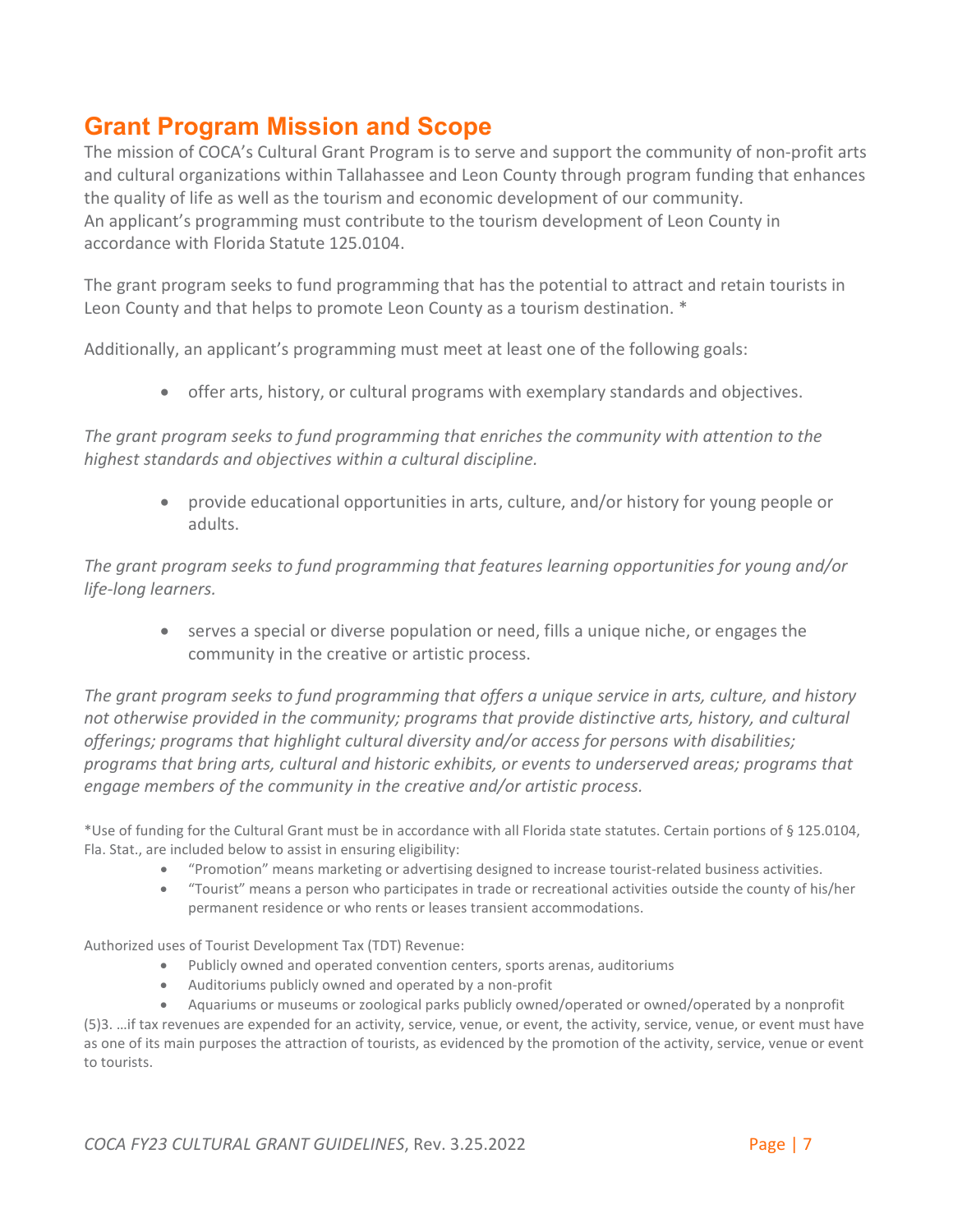#### <span id="page-7-0"></span>**Definition of Tourism**

For this grant program, a tourist means "a person who participates in trade or recreation activities outside the county of his or her permanent residence or rents or leases transient accommodations."

For a program to be eligible for Tourist Development Tax funding, a program must meet this criterion: "If tax revenues are expended for an activity, service, venue, or event, the activity, service, venue, or event shall have as one of its main purposes the attraction of tourists as evidenced by the promotion of the activity, service, venue, or event to tourists." Refer to Florida Statutes 125.0104 Section 5(a)(2) for more details.

The following resources may be helpful in your cultural tourism development efforts. If you know of other resources, please pass them along for COCA to share with your colleagues. Email us at [info@tallahasseearts.org.](mailto:info@tallahasseearts.org)

Visit Tallahassee (Leon County's Tourist Development Department) enhances the local economy and quality of life through benefits associated with a strong visitor industry: maximizing the number, length of stay, and economic impact of visitors to Leon County. Visit Tallahassee provides a variety of services for visitors, including a full-service visitor center, free brochures from attractions, and detailed maps. Visit Tallahassee also offers complimentary planning assistance to groups such as conventions, reunions, weddings, motor coach, and cultural and sporting events. For more information, go to [www.VisitTallahassee.com](http://www.visittallahassee.com/)

COCA can help your efforts in promoting your destination and events via radio, television, newspapers, information bureaus, magazines, or online with our Media Guide and other resources. Our Media Guide is regularly updated and expanded to reflect the ever-changing media climate, expose new publicity trends, identify regional resources, and assist you with your marketing efforts. Included in this section are marketing handouts from COCA and Visit Tallahassee that can be used to help promote your events. Visit<https://www.tallahasseearts.org/media-guide/> to view the Media Guide and other COCA marketing resources.

Suggested ideas to promote tourism include:

- Use COCA's Media Guide (linked above) to include regional media when submitting press releases
- Use event calendars in Tallahassee and Leon County, as well as those in surrounding counties
- Use social media platforms that can extend your reach outside of our local area
- Include logos and links to COCA's Tallahassee Arts Guide [www.TallahasseeArts.org o](http://www.tallahasseearts.org/)n your website(s)
- Include the Visit Tallahassee website [www.VisitTallahassee.com](http://www.visittallahassee.com/) in your organization's website, so visitors can look for hotel and dining ideas
- Use trade publications where appropriate to promote and market your local activities
- Update your listings in local visitor's guides
- Provide promotional materials to Visit Tallahassee and COCA
- Use COCA's Promotional Resources [https://www.tallahasseearts.org/classified/toolkits](https://www.tallahasseearts.org/classified/toolkits-promotional-resources/)[promotional-resources/](https://www.tallahasseearts.org/classified/toolkits-promotional-resources/)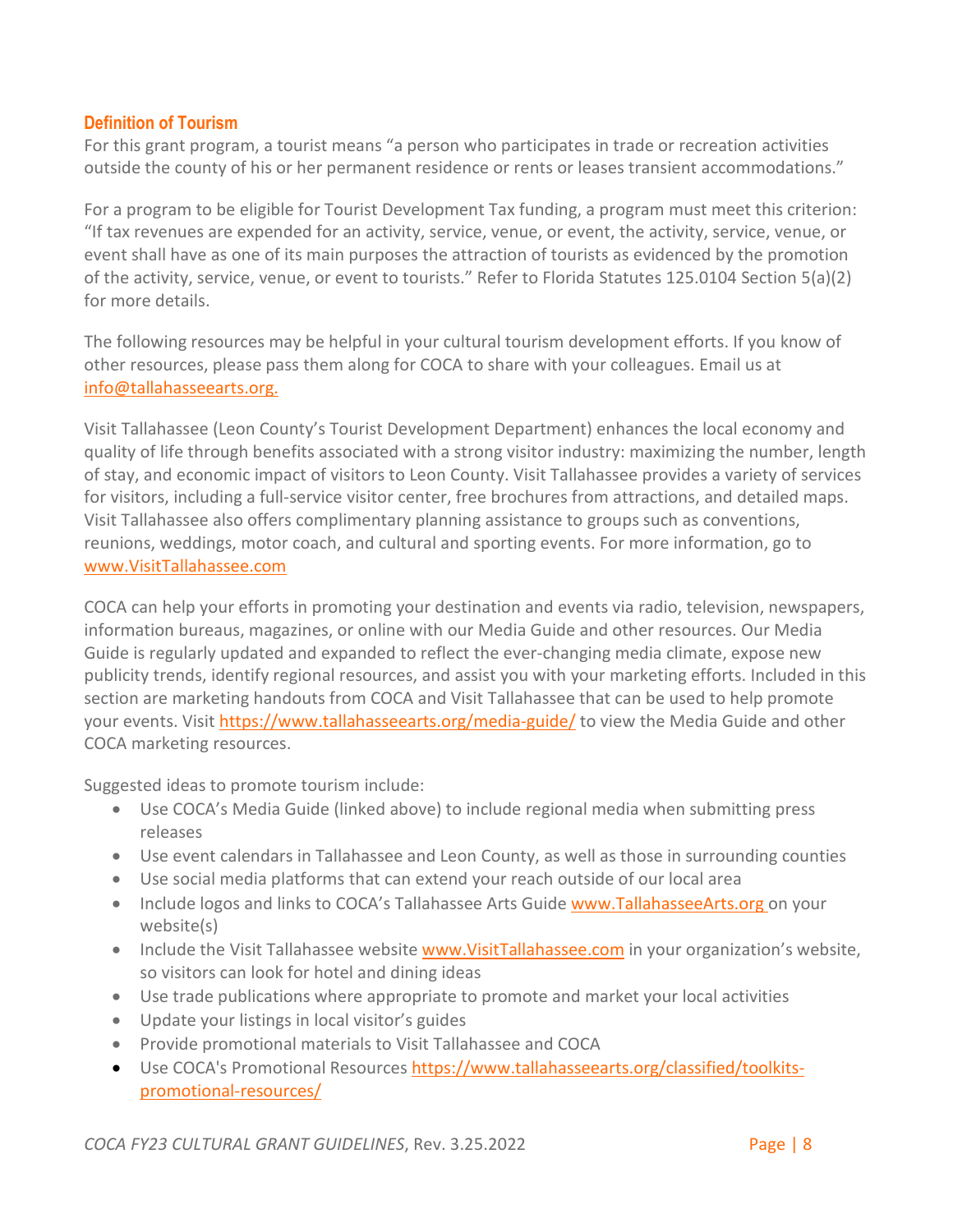COCA will provide individual consultations on marketing, organizational, programming, and tourism strategies. Call COCA anytime at 850-224-2500 to set up an appointment.

# <span id="page-8-0"></span>**Eligibility**

To be eligible to apply for funding, your organization must meet the following requirements:

- **1. Applicants must be either:** 
	- **a. a not-for-profit Florida corporation with at least 60% of your operating cash\* budget originating from earned income and classified by the IRS (Internal Revenue Service) as a 501(c)3, sub-class "public charity".** COCA will confirm not-for-profit status with the IRS and/or the Florida Division of Corporations. If we cannot confirm your status, you will be asked to provide proof of current not-for-profit status. **OR**
	- **b. a department, museum, or other organization working under the FEID number of a part of the State of Florida, Florida State University, Florida A&M University, or Tallahassee Community College** If you qualify under this provision, you must apply as a State Partner. Please see page 10 for more details.

"Operating cash" refers to expenses related to day-to-day operations. It includes programs, overhead and administration, but not capital campaigns, endowment funds, cash reserves, or contingency funds.

"Earned income" shall include admissions, contract services, corporate contributions, sponsorships, foundation grants, competitive government grants from federal, state, city, or county governments, including TDC and CHSP (Community Human Services Partnership) grants. **Earned income does not include operating cash from government sources such as government-paid staff and expenses, and government contracts.**

An organization whose primary purpose is to channel resources (financial, human, or other) to an affiliated organization is not eligible to apply if the affiliated organization submits its own application. This prohibition applies even if each organization has its own 501©3 status. For example, the "Angels for The Theatre" may not apply if the "The Theatre" applies.

Fundraising organizations affiliated with state supported cultural organizations, such as Friends of, Foundations, Citizens Support Organizations, and K-12 schools themselves are not eligible to apply for this grant. Instead, the state-supported cultural organization itself, including college or university schools, departments, or other officially recognized entities, may be eligible to apply for a grant under the special designation of State Partner (see above).

#### **2. Applicant must have arts and/or history programming as its primary purpose.**

The broad range of activities funded by this grant includes visual, performing, and literary arts, arts education, historic destinations, media arts, and museums. (State of Florida, Division of Cultural Affairs Eligibility statement re: Museums To be an eligible museum, the organization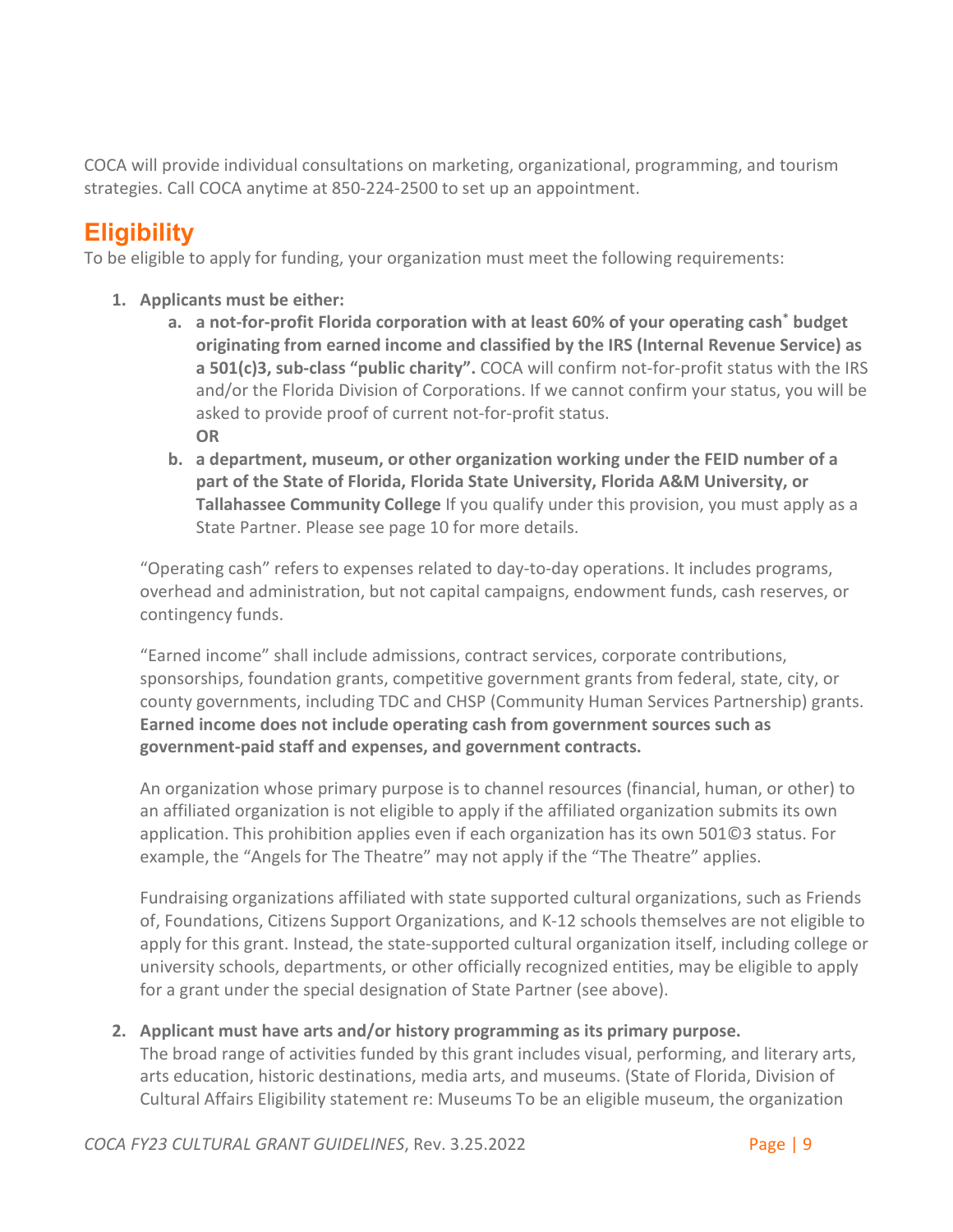must be open to the public for at least 180 days each year, own or utilize works of art, historical artifacts, or other tangible objects, whether animate or inanimate; care for these works of art, historical artifacts, or other tangible objects; exhibit these works of art, historical artifacts, or other tangible objects to the public on a regular schedule.)

Even if an organization presents occasional arts or history programming, if its mission is not primarily arts and/or history, then funding should be sought elsewhere. This includes organizations with civic, educational, social service, environmental, health-related, religious, political, journalistic, athletic, or multifaceted missions.

- **3. Applicant must have completed at least one fiscal year of programming in your discipline.** "Programming" refers to public events and activities, not simply fundraising activities.
- **4. Applicant must present or produce programs/activities/events (either in-person or hybrid) in Tallahassee/Leon County.**
- **5. Applicant must have a professional staff.** May be paid or volunteer, if staff members are qualified, competent, and regularly available during normal business hours to administer a grant.
- **6. Applicant must have a governing Board of Directors that meets regularly and operates under a set of by-laws.**
- **7. Applicant must be able to demonstrate the receipt of community support through subscriptions, memberships, earned income, foundation grants, and/or other private fundraising (including in-kind support).**
- **8. Applicant must produce arts or cultural programs that are regularly available to the public throughout the year.** Note: An organization whose mission is to produce seasonal events or festivals does not qualify to apply for this grant.
- **9. Applicant must have documented statistics on attendance and participation for your programs and/or facility (paid or free) that represent a broad community impact.**
- **10. Applicant must be committed to and have a plan in place to provide for accessibility for people with disabilities, including compliance with the Americans with Disabilities Act (ADA).**
- **11. In addition to arts and culture, applicant must have as one of its main purposes the attraction of tourists as evidenced by the promotion of the activity, service, venue, or event to tourists.**
- **12. Applicant must clearly identify public relations/promotional/marketing tactics used to reach visitors outside Leon County.**
- **13. Applicant must have a budget that clearly indicates out-of-market advertising or promotion.**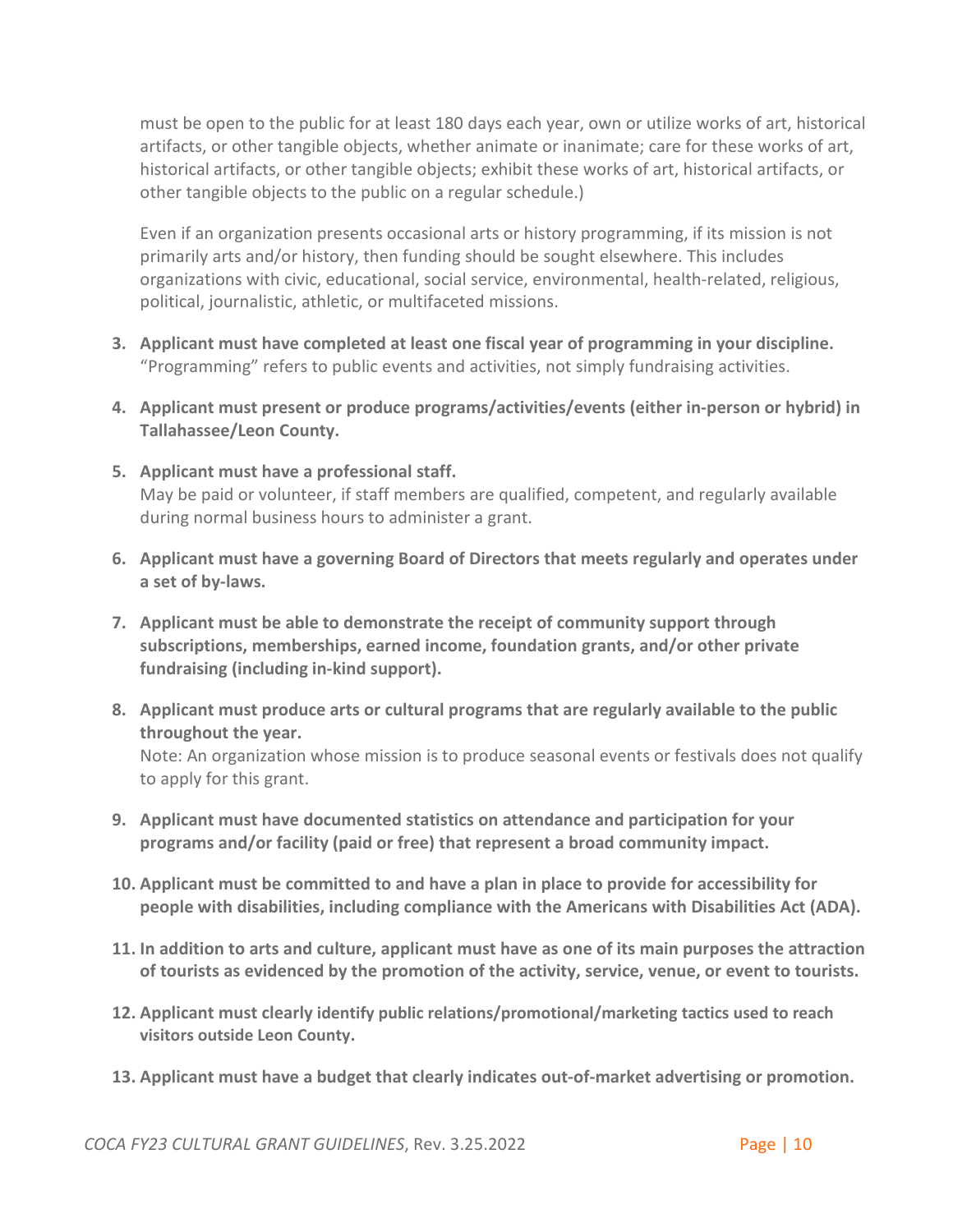- **14. Applicant must track and report the number of visitors served by programs.**
- **15. No program/event/activity may receive grant funding from both the Tourism Grant Program and the Council on Culture & Arts (COCA).**

Organizations will complete an eligibility quiz in COCA's online grant portal. Organizations that meet the requirements listed above will be taken to the application form. If you have questions regarding eligibility, email COCA's Grants Manager, Hillary Crawford, at [hillary@tallahasseearts.org](mailto:hillary@tallahasseearts.org)

#### Calculating Your Request

There is a maximum allowable request for every applicant based on your allowable operating income. Organizations are encouraged to request an award amount appropriate for the scope of your proposal. In some cases, this may be less than your maximum allowable request. Use your best judgment to ensure that your request is competitive.

To calculate your allowable funding request, "allowable operating income" is operating cash earned during your most recently completed fiscal year for which you have submitted a 990/990-N and may include a maximum of 15% in-kind income. You should not include cash received for capital or endowment campaigns, or debt incurred to resolve operating deficits.

Once you have determined your allowable operating income, use the following table to determine your request.

| <b>Allowable Operating</b> | Group # | Request                 | <b>Maximum</b> |
|----------------------------|---------|-------------------------|----------------|
| <b>Income</b>              |         | (% of operating income) | <b>Request</b> |
| Up to \$50,000             |         | 50%                     | \$10,000       |
| \$50,000 \$499,000         |         | 20%                     | \$33,000       |
| \$500,000 \$1,499,999      |         | 10%                     | \$70,000       |
| $$1.5$ million+            |         | 10%                     | \$160,000      |

#### <span id="page-10-0"></span>**State Partners**

If you answered "yes" to question 1A on page 7, you may be eligible to apply as a State Partner. There are two categories of State Partners: "General/Educational" and "Destination."

#### <span id="page-10-1"></span>State Partner – General/Educational

General or Educational Partners can apply for programs that demonstrate efforts to enhance Leon County tourism and that create broader public access, benefit, and participation in arts and cultural events in our community. Public education programs must be presented to the public and may not be primarily for university-enrolled students. Applicants will apply to Group 3 and may request up to a maximum of \$15,000 in grant funding.

#### <span id="page-10-2"></span>State Partner – Destination

A Destination is a permanent facility and/or site that is open to the public at least 180 days per year that has regular programming directed to the public and tourists and has a documented impact on tourist visitation. If the applicant is eligible to apply as a State Partner Destination as defined above and

*COCA FY23 CULTURAL GRANT GUIDELINES*, Rev. 3.25.2022 Page | 11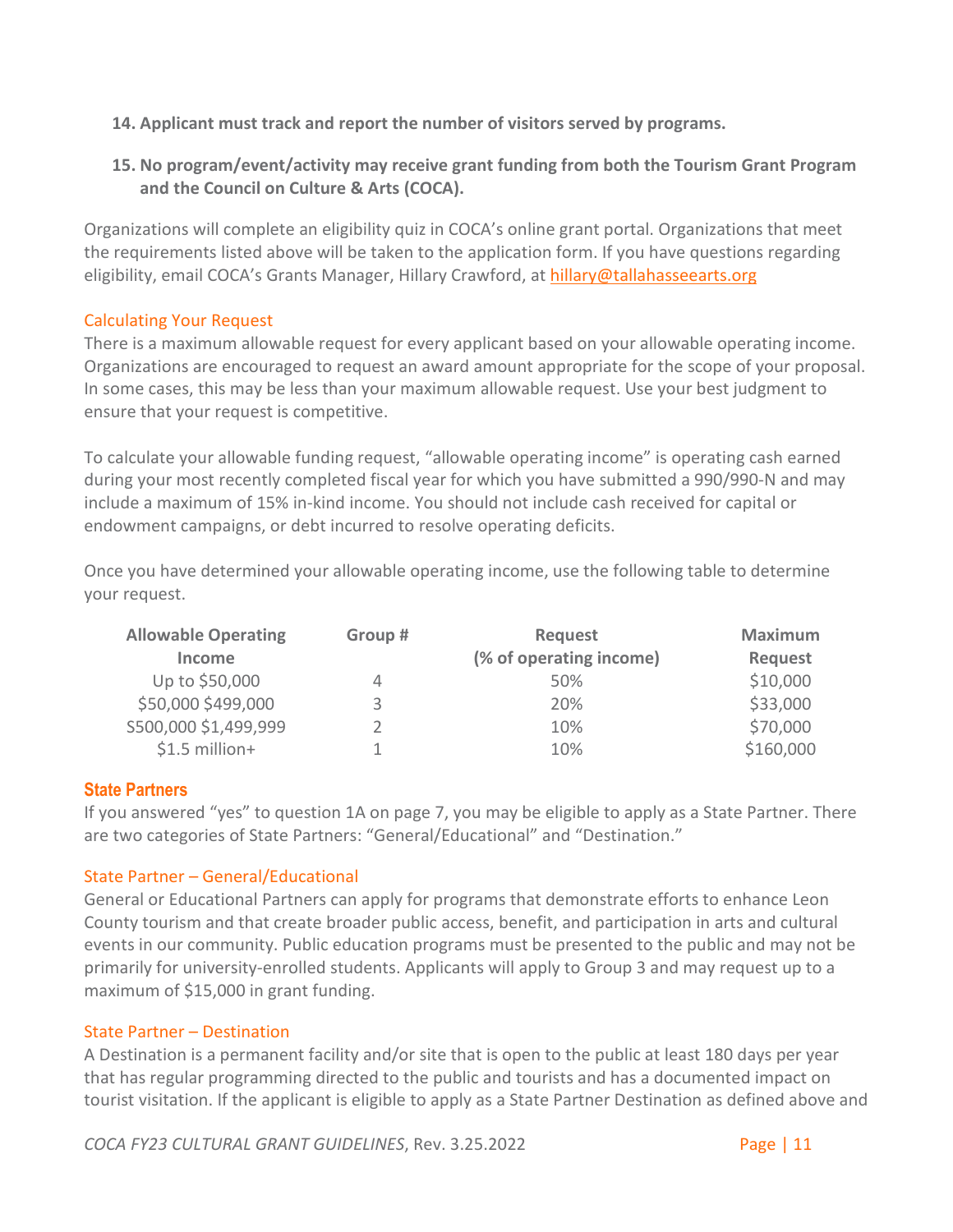has less than 60% of its annual operating cash budget originating from earned income, applicants may request up to \$15,000. An eligible State Partner Destination that has more than 60% of its operating cash budget originating from earned income may qualify for the appropriate GROUP category level of funding at the total level of that private cash funding, not the total operating budget. For a definition of "earned income" and "operating cash", see p. 9.

For university-affiliated applicants, the figures provided in Section 4: Operating Budget are related to the specific department, division, or program applying for the grant—not the entire school's or foundation's budget.

Note: No more than 10% of the total funds for COCA's Cultural Grant Program each year will be awarded to State Partner applicants. See pg. 19 for details on funding order.

Fundraising organizations affiliated with state-supported cultural organizations, such as Friends of, Foundations, and Citizens Support Organizations, and K-12 schools themselves are not eligible to apply for this grant. Instead, the state-supported cultural organization itself, including college or university schools, departments, or other officially recognized entities, may be eligible to apply for a grant under the special designation of State Partner.

### <span id="page-11-0"></span>**How Do I Apply?**

If you meet the requirements listed on pgs. 9-11, then you are eligible to apply. If you do not meet these requirements, please do not apply for a grant.

- 1. Determine which group you qualify for. Refer to the table on pg. 11.
- 2. Read the instructions and tips for each section. Before you begin your application, it is important to know:
	- how much funding you can apply for?
	- how you can and cannot spend grant funds
	- when you can spend the grant funds
	- what rules you are going to have to agree to
	- how your application is going to be scored
- 3. Complete your grant application.

Each section has its own instructions; please read and follow these instructions carefully. There are tips in each section to assist you as well.

All applications must be submitted through COCA's online grant portal at [https://tallahasseearts.submittable.com/submit.](https://tallahasseearts.submittable.com/submit)

COCA offers technical assistance to all interested applicants. If you would like to have your draft application reviewed before submission, please do so at least one week before the deadline. New applicants are *strongly* encouraged to set up a consultation.

The application deadline is Friday, May 6, 2022.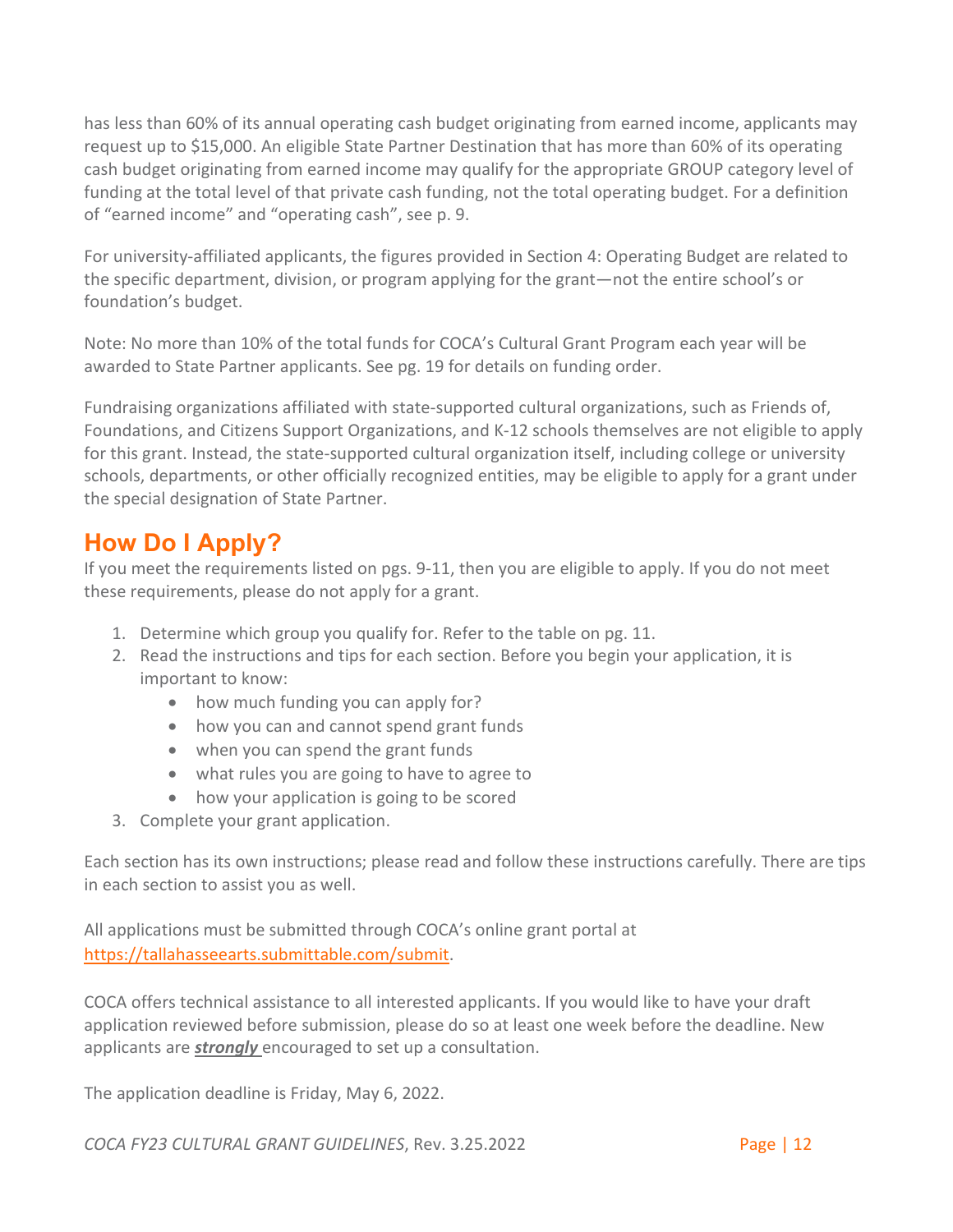Late applications will not be accepted under any circumstances. If you have difficulties with the submission of an electronic application, please email us.

#### <span id="page-12-0"></span>**How Can Grant Funds Be Spent?**

There may only be one application per year for funds to benefit any single organization. All funds must be spent within the grant activity period of October 1 through September 30. Funds that are not spent within this period (or for the specific programs and expenses described in your application) are subject to repayment.

Applicants will detail how grant funds, if awarded, will be used to support and/or promote one of the organization's programs, publications, events, or other public activities.

All events and activities funded by this grant must be for the public and not be intended for an exclusive target group only. Any fees charged to participate should be reasonable and not so high as to effectively exclude a large group of people.

#### <span id="page-12-1"></span>Allowable Expenses

All grant fund expenses must be **directly** related to programming and/or promotion of activities, services, venues, or events with the attraction of tourists as one of the main purposes of such programming and/or promotion.

Examples of expenses that may be allowable so long as they specifically fulfill that statutory purpose include, but are not limited to:

- **Personnel: Administrative, Artistic/Programmatic, and Technical/Production May be used to** fund a portion of staff salaries as directly related to programming and/or promotion of tourist related activities/events/programs. May include artistic director, curator, marketing staff, etc.
- **Outside Fees & Services: Artistic** Payments to firms or persons for the services of individuals who are not normally considered employees of applicant but consultants or employees of other organizations whose services are specifically identified with the project. Include artistic directors, directors, conductors, curators, dance masters, composers, choreographers, designers, actors, dancers, singers, musicians, teachers, instructors, etc. serving in non-employee/non-staff capacities.
- **Outside Fees & Services: Other** Payments to firms or persons for services of individuals who are not normally considered employees of "applicant," but consultants or the employees of other organizations, whose services are specifically identified with the project.
- **Exhibit/Production/Event Expenses** Costs directly related to the production of the event. Includes exhibit rentals; royalties; printing and graphic design; exhibit costs; sets and costumes; lumber, supplies and equipment; postage and freight.
- **Educational Programs & Materials**  Costs directly related to educational programs, including materials. Programs must be open to the public and have the potential to attract/retain tourists.

*COCA FY23 CULTURAL GRANT GUIDELINES*, Rev. 3.25.2022 Page | 13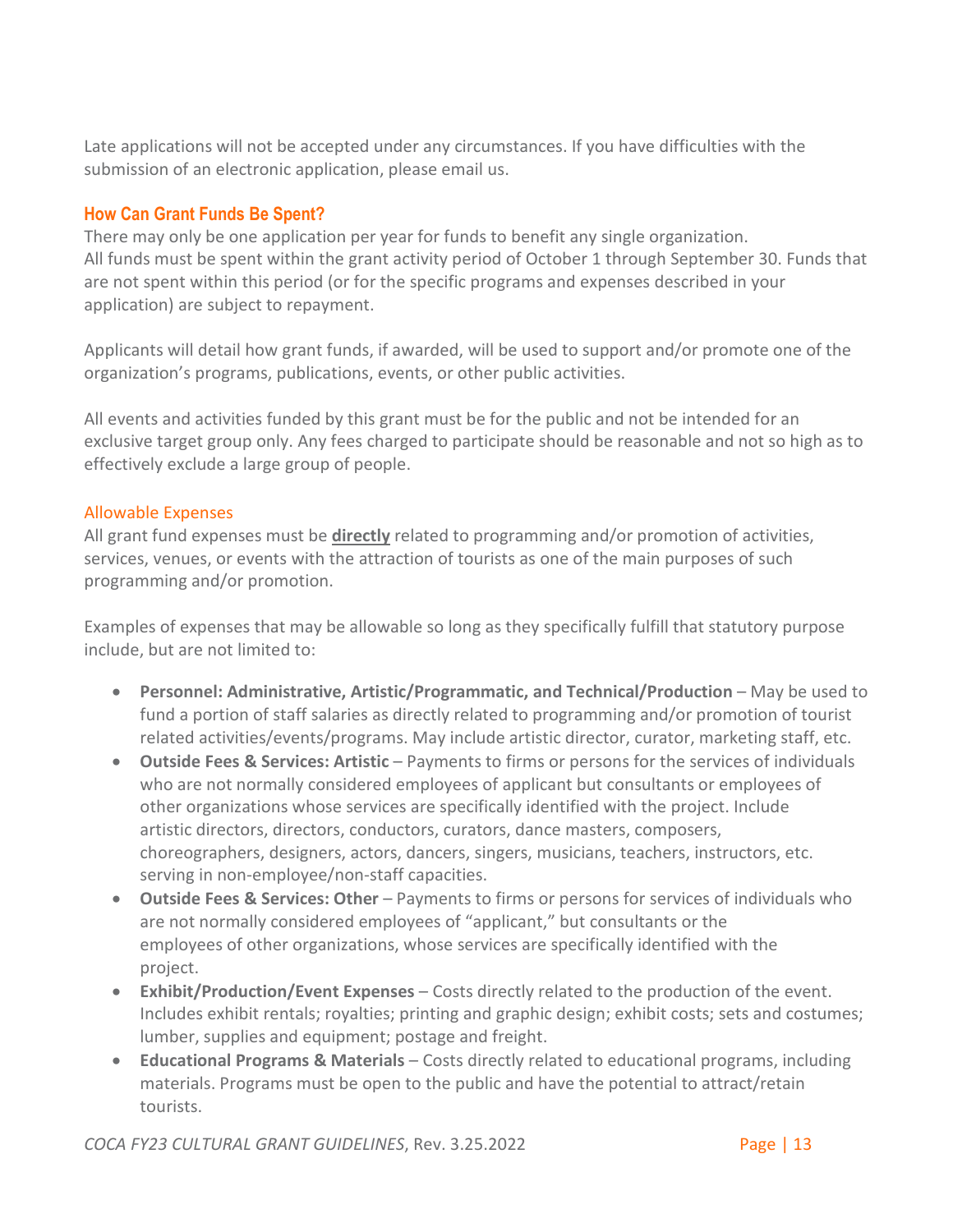- **Project Space Rental** Payment specifically identified with the project for rental of rehearsal, theatre, hall, gallery, and other such spaces. If applicant owns the building, space rental expenses are not allowed.
- **Travel** Limited to travel costs to individuals providing outside contractual service. This may include contracted artists or technicians. Include housing costs for these individuals in this category. Travel expense for ongoing personnel is not allowed.
- Marketing/Promotion Costs for marketing/publicity/promotion specifically identified with the project. Do not include payments to individuals or firms defined as "personnel" or "outside professional services." Include costs for newspaper, radio, and television advertising; printing, and mailing of brochures, flyers, and posters; space rental when directly connected to promotion, publicity, or advertising. Items purchased for merchandising or resale are not allowable.
- **Project Materials and Supplies** All eligible expenses not entered in other categories and specifically identified with the project. Include consumable office supplies, postage, equipment rentals/purchase, supplies/materials, and insurance.

#### <span id="page-13-0"></span>Non-Allowable Expenses

Grant funds may not be used for general overhead that is unrelated to programming and/or promotion (i.e., financial audit, board retreats, decorating the facility, etc.)

Grant funds may not be used for capital expenses. For the purposes of this grant, capital expenses include building projects, acquisitions, renovations, land acquisition, and other permanent improvements to physical plants (i.e., new roof, air conditioning systems, security fence, lighting grids). Capital expenses also include the purchase of equipment that is not related to the production of events or exhibits.

*For example, a projector for closed captioning, stage lights, film projector, artwork for a permanent collection, or interpretive items for an exhibit are allowable. A copy machine or a delivery van is not.*

#### <span id="page-13-1"></span>Other Non-Allowable Expenses

- Expenses incurred or obligated outside of the grant period
- Any costs not directly related to programming and promotion
- Bad debts, contingencies, fines and penalties, interest, and other financial costs
- Mortgage payments
- Operation of privately-owned facilities (i.e., studios, homes)
- Private or exclusive entertainment (i.e., parties, receptions or benefits that are not open and accessible to the public)
- Food and beverages (including alcohol)
- Cash reserves
- Contributions and donations
- Endowment
- Fellowships/scholarships
- Fundraising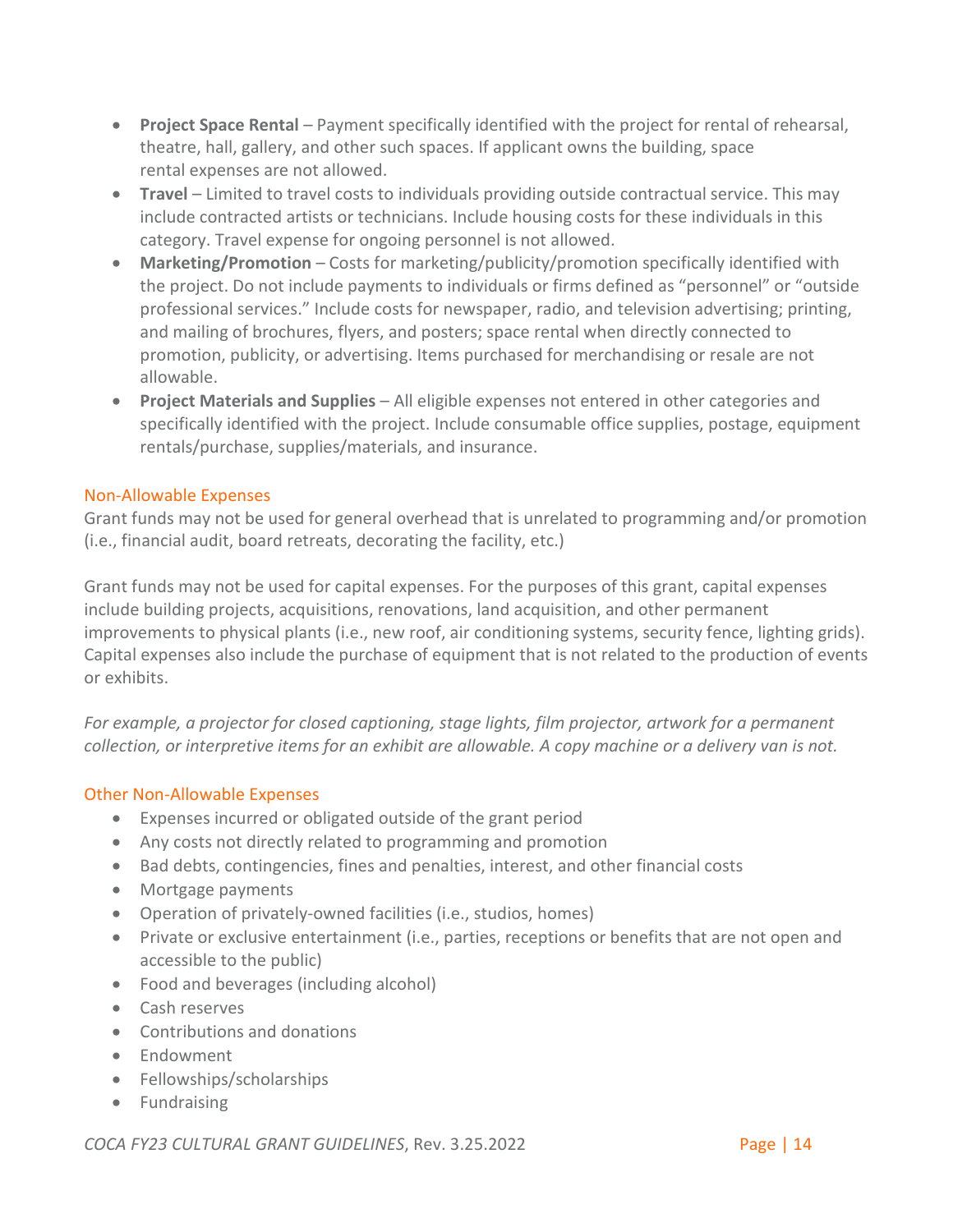- Re-granting
- Third-party grant administration (indirect costs)
- Attendance at conferences and seminars
- Staff Travel
- Plaques and awards
- Religious programs
- Lobbying or attempting to influence federal, state, or local legislation or any other expenditure not authorized by Chapter 112 of the Florida Statutes
- Leon County discourages line-item requests if you are eligible to apply to this grant program or others
- **No project/event/activity may receive grant funding from both the Tourism Grant Program and the Council on Culture & Arts (COCA)**

### <span id="page-14-0"></span>**How Are Applications Reviewed?**

COCA staff will review all applications to confirm eligibility to the goals of the COCA grant program and the Tourism Statute 125.0104 F.S. Eligible applications will be provided to the Director of Tourism to verify eligibility to the Tourism Statute 125.0104 F.S. If the County determines that the application is ineligible, the rationale will be provided to COCA in writing on or before May 27<sup>th</sup> and transmitted to the applicant by COCA. The applicant will then have until June  $3<sup>rd</sup>$ , to revise and submit an application that will be transmitted by COCA to the County, who will review revised applications and provide a written decision on the eligibility of the same to COCA on or before June 10<sup>th</sup>. If the County does not inform COCA of the ineligibility of any specific application(s) and the rationale for such decision by May  $27<sup>th</sup>$ , then such application may be presumed eligible and proceed to evaluation by the grant scoring panel. Any applications deemed ineligible by the County as described above will not proceed to panel, and such decisions are final and unappealable except for the revision process provided above (refer to pg. 6 for statutory requirements).

#### <span id="page-14-1"></span>**Panel Review Process**

COCA uses a citizen review panel process, like both the State and NEA (National Endowment for the Arts) grant programs, to make recommendations for funding. Panels are composed of non-profit businesspeople, tourism professionals, community leaders, artists, educators, experts in cultural disciplines and others as deemed appropriate for review criteria. COCA accepts nominations for panelists year-round by COCA. A link to the panelist nomination form is on pg. 24

In appointing panel members, COCA considers geographic representation, minority representation, professional acumen, objectivity, and diverse aesthetic, institutional, and cultural viewpoints. All panelists must comply with the Standards of Conduct for Public Officers and Employees of Agencies as set forth in F.S. Section 286.012.

Panelists must recuse themselves from the discussion and scoring of any application from an organization in which they:

- serve as a board or staff member
- serve as a key volunteer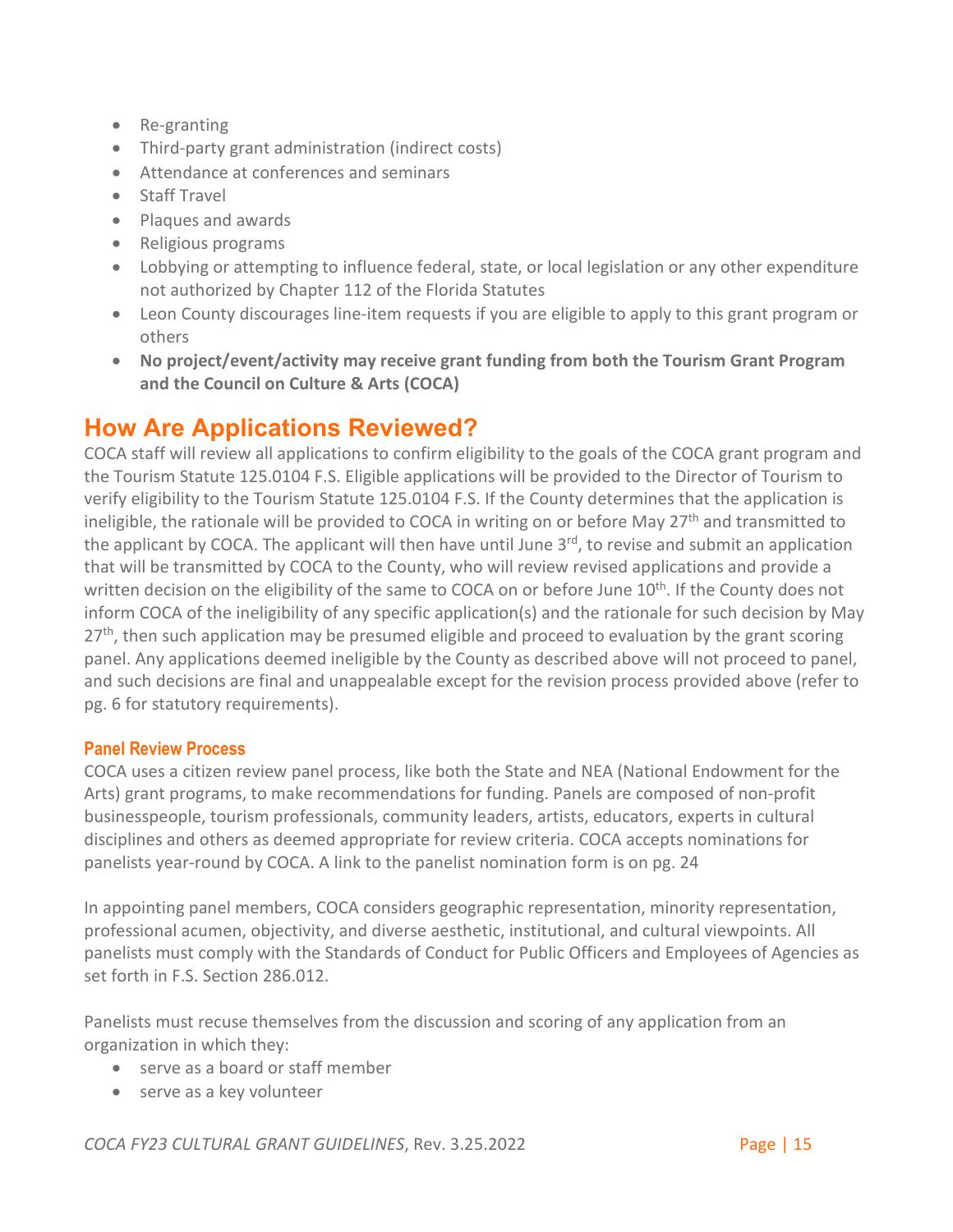- serve as a paid consultant
- have any other formal association or other experience which will give the appearance of a conflict

Staff and Board members of COCA (as well as their spouses) and/or any applicant organization will be ineligible to serve as a voting panelist for the Cultural Grant Program.

Applicants attending panel meetings will be available to answer questions asked by panel members but may not elaborate on their grant beyond those questions. Applicants may respond to all questions and comments from panel members during the review meeting. All panel proceedings are open to the public.

A member of the COCA Board of Directors will attend each panel meeting but does not review or score the applications. Members of COCA's staff will be present to provide technical assistance.

COCA staff will report the panel's recommendations to the COCA Board of Directors for review and approval before forwarding to the Tourist Development Council (TDC) for review and approval.

The COCA Board is authorized to amend such recommendations based on current information not made available to the panel. Examples of the types of current information that may prompt such amendment include, but are not limited to:

- a panelist conflict of interest not disclosed at the panel meeting.
- misinformation presented at the panel meeting by someone other than a designated applicant representative.
- COCA staff error discovered after the panel meeting.
- bankruptcy or other fiscal concerns.
- or changes in the applicant's staff or operations that would impair implementation of the proposed grant activity.

COCA will notify applicants of the outcome of the grants review and approval process. No award is final, however, until the City and County Commissions approve their annual budgets. Funding for this grant program is contingent upon City and County budgets and tax collections.

### <span id="page-15-0"></span>**Scoring Criteria**

#### <span id="page-15-1"></span>Organizational Capacity (up to 40 points):

- The organization's planning shows realistic and appropriate future programming plans.
- This organization's artistic, education, and/or administrative personnel (paid or volunteer) can conduct its programs effectively.
- The applicant has demonstrated support for the organization through other sources of funding, volunteer efforts, program partnerships, and documented participation data.
- The applicant exhibits sound fiscal management and administration as evidenced by the grant's narrative and the organization's past and current operating budgets.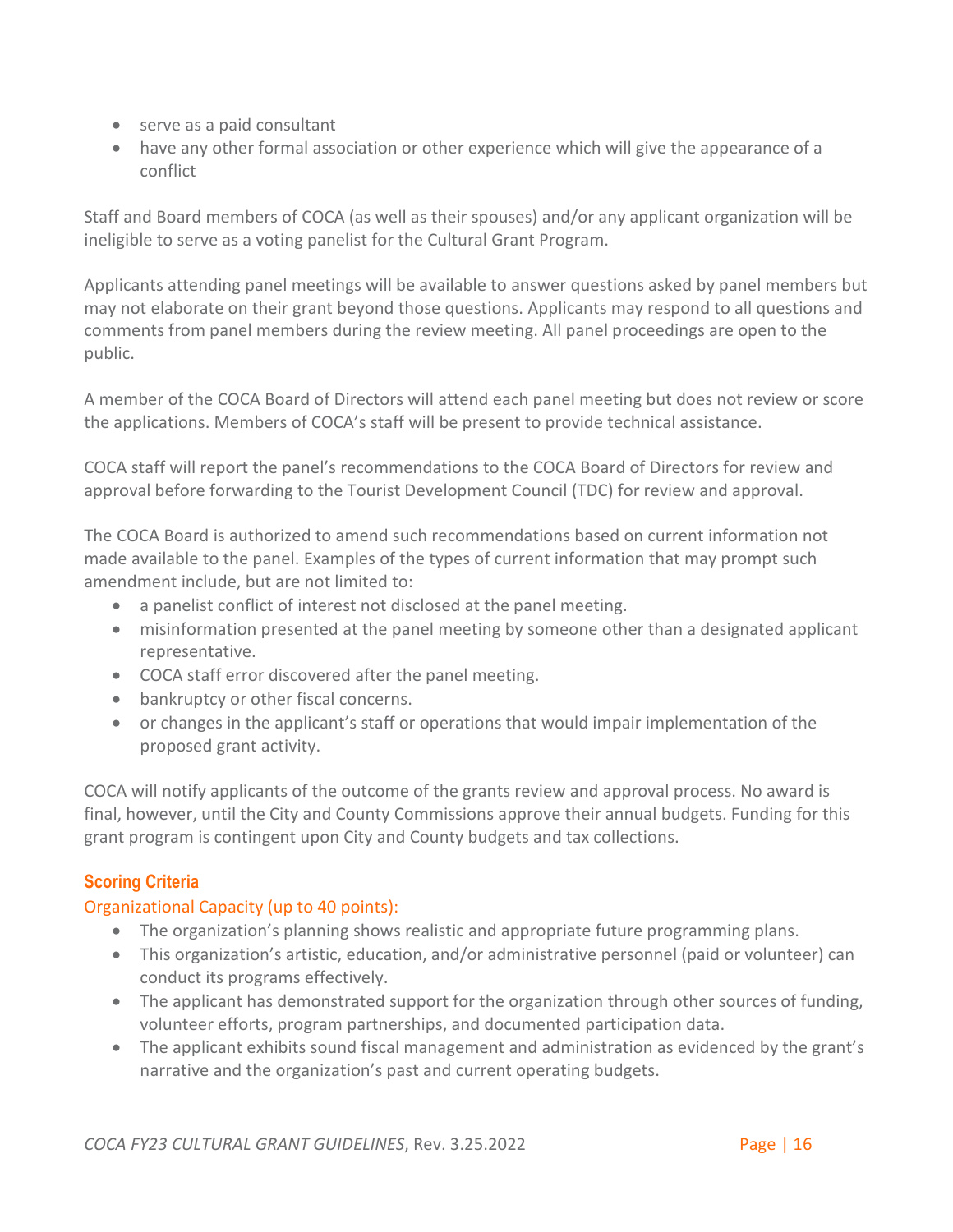#### <span id="page-16-0"></span>Program Evaluation (up to 40 points):

- Whether serving a large constituency, a special or diverse population or fulfilling a unique niche, this program's impact on and/or service to the community is an effective use of public funding.
- This program reflects the mission of the organization.
- The scope of this program is feasible to implement in timeline provided and resources allocated (facilities, staff/volunteers, funding, etc.).
- This program serves an appropriate number of people for the amount requested (considering special, diverse, underserved population it targets or unique niche it fills).
- This program serves an appropriate number of people for the amount requested (considering special, diverse, underserved population it targets or unique niche it fills).
- There are clearly articulated goals and useful methods of evaluating and documenting the success of this program (that extends beyond attendance figures).

#### <span id="page-16-1"></span>Tourism Impact (up to 20 points)

- The application indicates the project is for a tourist-related business or activity and clearly conveys it has the attraction of tourists as a main purpose.
- The application clearly identifies PR/promotional/marketing tactics to reach visitors outside Leon County in the application narrative.
- The budget clearly indicates out-of-market advertising or promotion.
- The applicant clearly identifies the targeted geographic markets and marketing tactic(s) that will be used.
- The marketing plan for this program is sound and feasible, and clearly demonstrates out of County marketing.

#### <span id="page-16-2"></span>**Funding Formula**

Below are examples of the funding formulas used to determine the potential maximum funding for requests. Keep in mind, these formulas are guidelines, not guarantees. COCA's Board of Directors has sole and final discretion to set funding formulas to be applied consistently based on the grant panel scoring.

| <b>Total Score</b> | <b>Maximum Funding</b> |
|--------------------|------------------------|
| $90 - 100$         | 100% of request        |
| $80 - 89.99$       | 90% of request         |
| $70 - 79.99$       | 80% of request         |

Applications scoring less than 70 will not be eligible for funding. When determining the final scores for funding purposes, numbers will be rounded to one decimal place only and not to the whole number. For example, 91.9 will not be rounded to 92.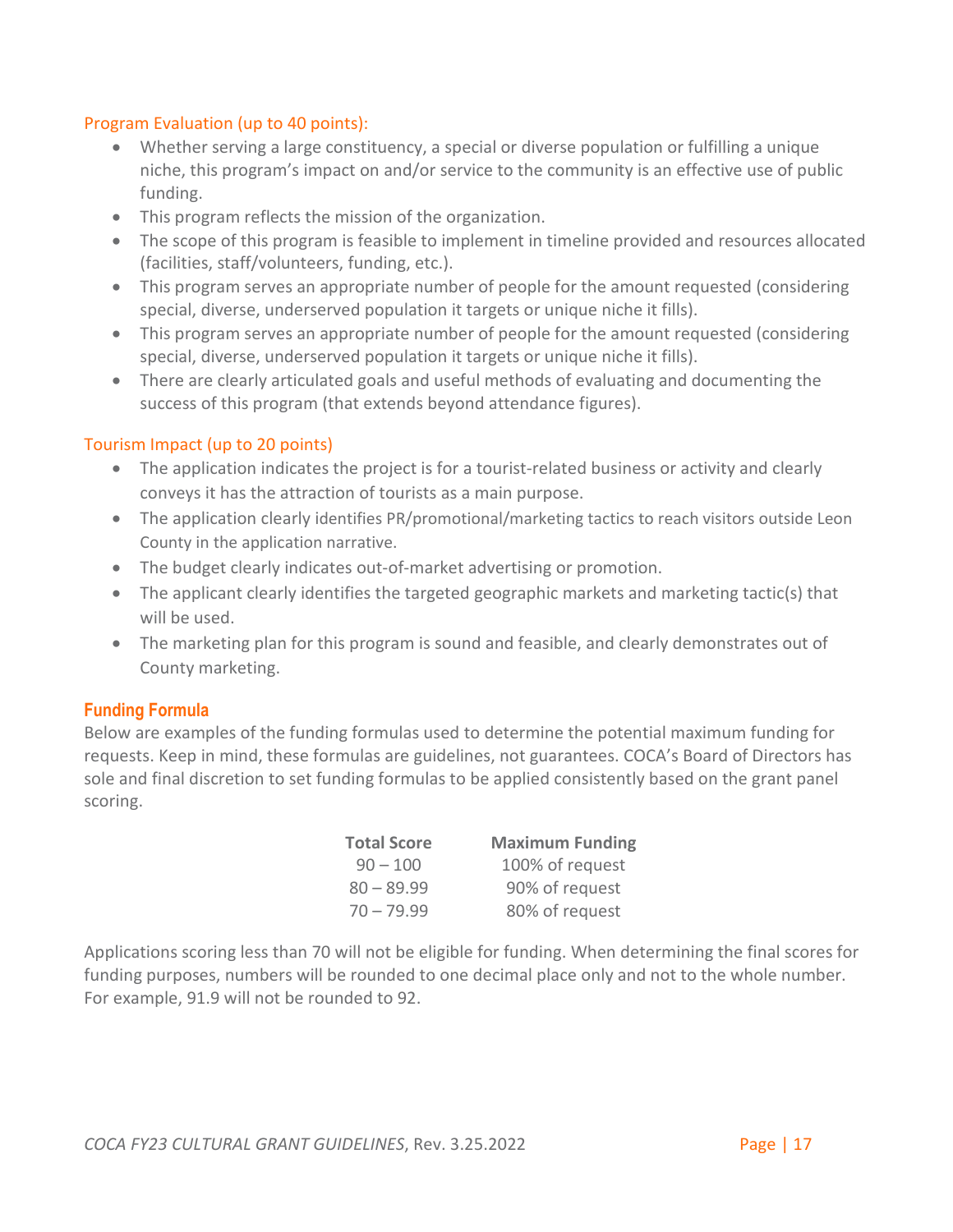#### <span id="page-17-0"></span>**Funding Order**

Each Group will be ranked by score from the highest score to the lowest score. Funds will be distributed in the following order:

- 1. Group 4
- 2. Group 3
- 3. Group 2
- 4. Group 1

Note: No more than 10% of the total Grant allocation may be awarded to State Partner **Organizations** 

#### <span id="page-17-1"></span>**Reconsideration of Scoring Request**

Any applicant wishing to request reconsideration of its score must submit a written and signed request for reconsideration to the COCA Board of Directors within 72 hours (3 business days) after the verified scores are announced via email by COCA Staff. Timely requests for reconsideration will be forwarded by the Chair of COCA's Board of Directors to the full scoring panel, which will review the request(s) and announce its final, unappealable decision at a public meeting within approximately seven (7) days, but no more than fourteen (14) days, following the submission of the request. In addition, suggestions regarding the grant program's policies and guidelines are welcomed year-round. The grant program is reviewed annually with the collaboration of a public task force and all applicants are encouraged to participate in the process.

### <span id="page-17-2"></span>Important Information for All Applicants

#### <span id="page-17-3"></span>**After Award Approval**

Once COCA has received a signed contract from an approved applicant, processing of the grant award begins. The award is paid out in multiple installments after receipt of the signed grant contract. Grantees who have not executed their grant contract within 90 days of receipt risk forfeiture of grant funds.

#### <span id="page-17-4"></span>**Grant Period**

All grant funds must be spent between 10/1/22 and 9/30/23. There can be only one application per grant period for funds to benefit any single organization.

#### <span id="page-17-5"></span>**Non-Discrimination**

By submitting this application, applicants agree they do not discriminate:

- On the grounds of race, color, or national origin (including limited English proficiency), in accordance with Title VI of the Civil Rights Act of1964, as amended (42 U.S.C. 2000d et seq.).
- On the grounds of disability, in accordance with Section 504 of the Rehabilitation Act of 1973 (29U.S.C. 794) and the Americans with Disabilities Act of 1990 ("ADA") (42 U.S.C. 12101-12213).
- Based on age, in accordance with the Age Discrimination Act of 1975 (42 U.S.C. 6101 et seq.).
- Based on sex, in any education program or activity, in accordance with Title IX of the Education Amendments of 1972 (20 U.S.C. 1681 et seq.).
- Based on sexual orientation or gender identity in accordance with the City of Tallahassee's Anti-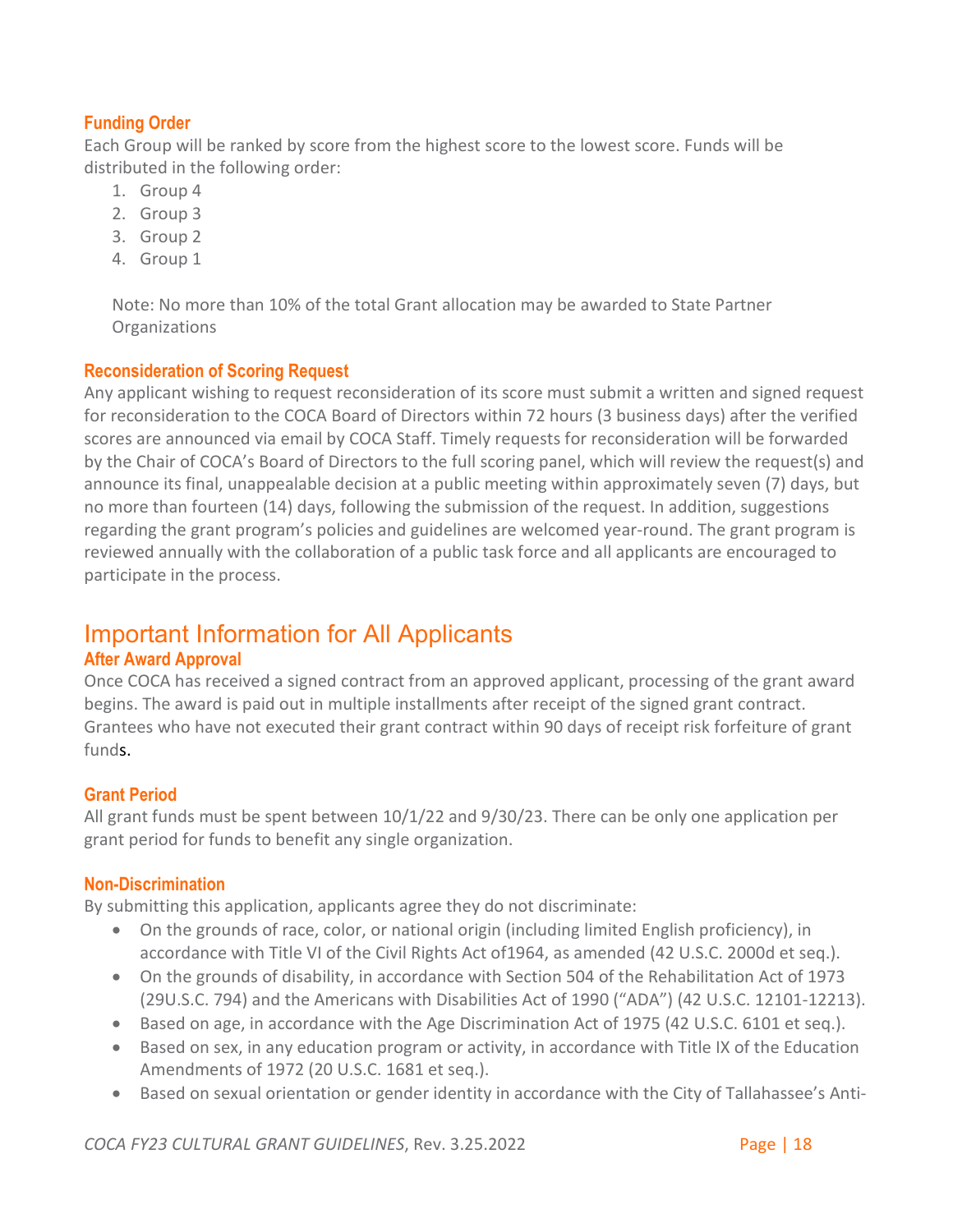Discrimination and Anti-Harassment Policies and Procedures.

Should there be a discrimination concern regarding a grantee, a copy of COCA's Civil Rights Complaint Policy is available upon request.

For further information and copies of the non-discrimination regulations identified above, contact the National Endowment for the Arts' Office of Civil Rights at 202/6825454 or 202/682-5695 Voice/T.T., or link to them through their web site at [www.arts.gov. C](http://www.arts.gov/)OCA will also gladly help with accessibility planning. Email us to arrange a consultation.

#### <span id="page-18-0"></span>**Intellectual Property Rights**

It is the responsibility of applicants to hold the rights for any intellectual property (scripts, images, music, etc.) used in programs funded by this grant.

#### <span id="page-18-1"></span>**Funding Recognition**

COCA grantees are required to include the COCA logo, the combined Leon County-Visit Tallahassee logo, and the City of Tallahassee logo on grant-related visual marketing materials (online, print, and media) developed for the funded program. To see logo guidelines, visit [https://www.tallahasseearts.org/services/grant-programs/.](https://www.tallahasseearts.org/services/grant-programs/)

Whenever you include online funding recognition (on your organization's website and email marketing for example), the combined Leon County-Visit Tallahassee logo should be linked to [www.VisitTallahassee.com](http://www.visittallahassee.com/) the City of Tallahassee logo should be linked to [www.Talgov.com,](http://www.talgov.com/) and the COCA logo should be linked to [www.TallahasseeArts.org](http://www.tallahasseearts.org/) whenever possible. Grant-related marketing materials MUST be submitted to Communications & Marketing Manager, Erica Thaler, at [erica@tallahasseearts.org](mailto:erica@tallahasseearts.org) for approval prior to the publication, dissemination, or release of marketing materials.

Grantees are encouraged to submit their marketing materials before a new fiscal year begins, as they may be able to get annual approval for certain types of collateral (such as posters or emails), if the subsequent logo use is identical. Please note: Grantees that have been funded for the current fiscal year and anticipate funding for the subsequent fiscal year are encouraged to continue following the recognition policy described above when promoting their upcoming season or programs for a new fiscal year. Inclusion of logos is necessary when recognizing support of sponsors and should appear on most if not all marketing materials. This is not required where space is limited and there is no reasonable space to provide recognition for sponsors.

Wherever other sponsors for your grant program are included, COCA, Leon County-Visit Tallahassee, and City of Tallahassee logos should also be included. For ease of use, a "combination logo" of COCA/City/County/Visit Tallahassee may be used on all print media. However, the combination logo may not be used for online funding recognition, as online funding recognition must include individual logos with hyperlinks to the appropriate agency.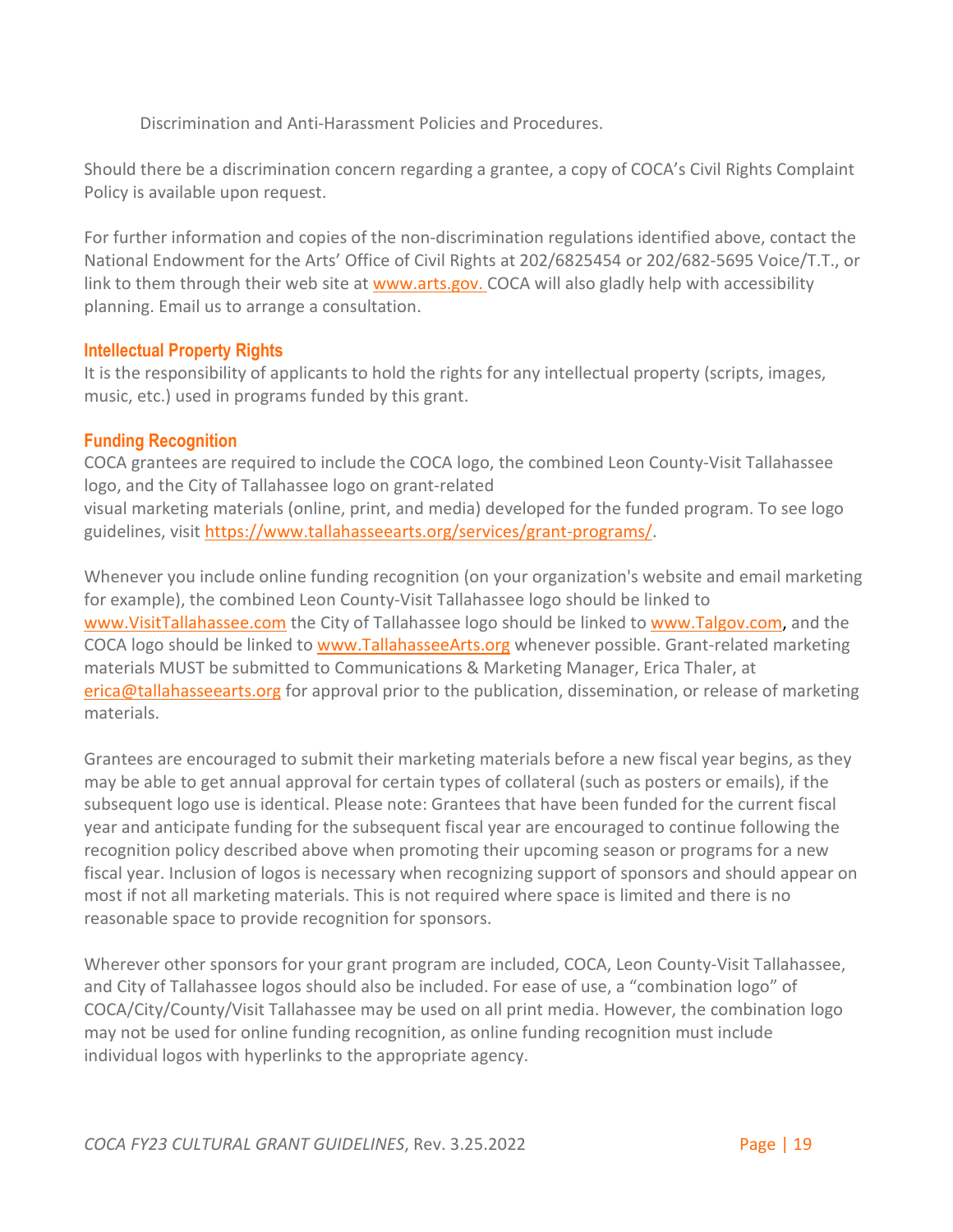If COCA notifies a grantee of a failure to properly acknowledge COCA, Leon County-Visit Tallahassee, and the City of Tallahassee, and in any of their grant-related marketing/promotional materials during the grant cycle, and then the grantee fails to correct the issue, that grantee will have 5 points deducted from the next grant application the organization submits to COCA. Our government partners are dedicated to supporting worthwhile local events through grant programs and other promotional opportunities but reserve the right to reduce or eliminate grant funding for organizations that do not comply with grant recognition policies.

Grantees are required to submit copies of proof of grant acknowledgment at the time of the final report.

#### <span id="page-19-0"></span>**Changes to Programs**

Grant funds may be used only for those programs or purposes specified in the application, reviewed by the grant panel, and approved by the COCA Board and the TDC. Any significant changes in a grantee organization or its programs (i.e., budget, schedule, scope, personnel, etc.) must be submitted as a proposed amendment at the time the changes take place, and approved in advance in writing to COCA, before grant funds may be utilized by grantee.

#### <span id="page-19-1"></span>**Grant Reports**

Each grant recipient will be required to submit one interim report and one final report of all funds disbursed to their organization using forms provided by COCA. The report will include Programming Documentation, Expenditure Log, and, upon request, Proof of Payment. The report will also include proof of Logo Recognition. Grantees are also required to report the estimated number of visitors or potential visitors served by the project or program. See pg. 4 for specific deadlines. Grant Report Forms will be completed in COCA's online grant portal –<https://tallahasseearts.submittable.com/submit>

An applicant must demonstrate that they:

- implemented the program(s) for which they received funding
- spent the grant funds on allowable expenses and as indicated in their application
- spent all grant funds within the grant activity period

Failure to do so, or failure to do so in a timely manner, will require the applicant to fully repay any funds received and become ineligible for future funding.

Grantees who fail to submit reports at the appropriate deadline may be ineligible for the following grant cycle of the Cultural Grant.

In extreme/unusual circumstances, an organization may request an extension from COCA.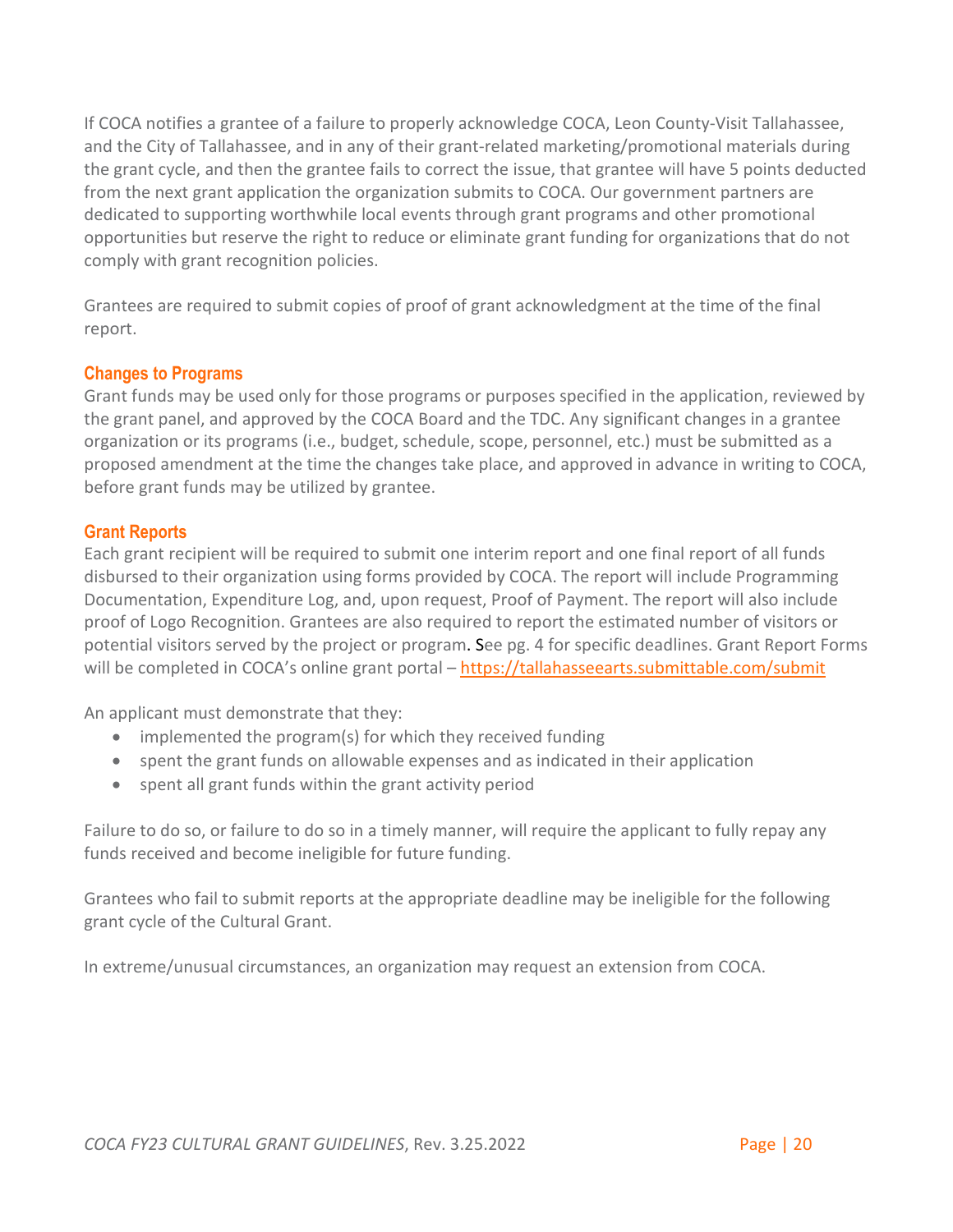# <span id="page-20-0"></span>**Application**

### <span id="page-20-1"></span>**Basic Information**

- Organization Name (official IRS)
- DBA or Department/Program Name (State Partners)
- Address
- Organization Website or social media page
- Federal Tax ID
- Date of Incorporation/Founding
- Number of years doing business in Leon County as a cultural organization
- Grant Contact (optional Marketing Contact and Authorized Official Contact)
- State Partner request or upload letter of support from parent institution

### <span id="page-20-2"></span>**Organization Information**

- Mission and purpose of organization
- Overview of organization's current and upcoming programs, activities, and services.
- List of organization's board of directors and a summary of their responsibilities to the organization.
- Identify organization's key personnel (paid or volunteer). Include titles, bios, and briefly describe responsibilities for each position. Participating artist may be included.
- Describe the sources, types, and levels of community support received by your organization.
- Explain any special fiscal circumstances that may exist for your organization.
- Describe your organization's efforts to inclusively serve a special population or need, fill a unique niche, or provide programming to an underserved area.
- Optional upload: DEI policy statement

### <span id="page-20-3"></span>**Program Information**

- Program Name
- Proposal Summary
- Describe the program for which you are requesting funding.

#### <span id="page-20-4"></span>**Budget Information**

- Operating Budget (last completed fiscal year, current year, and next year)
- Grant Request Detail (shows allocation of COCA grant funds)

#### <span id="page-20-5"></span>**Tourism**

- How does your program attract tourists and/or lengthen tourist stays in Leon County?
- Please indicate the out of County geographic markets you will be targeting
- Please indicate the marketing tactics you will employ
- Required upload: Marketing Plan

#### <span id="page-20-6"></span>**Impact Survey**

• Provides impact numbers based on your last complete fiscal year.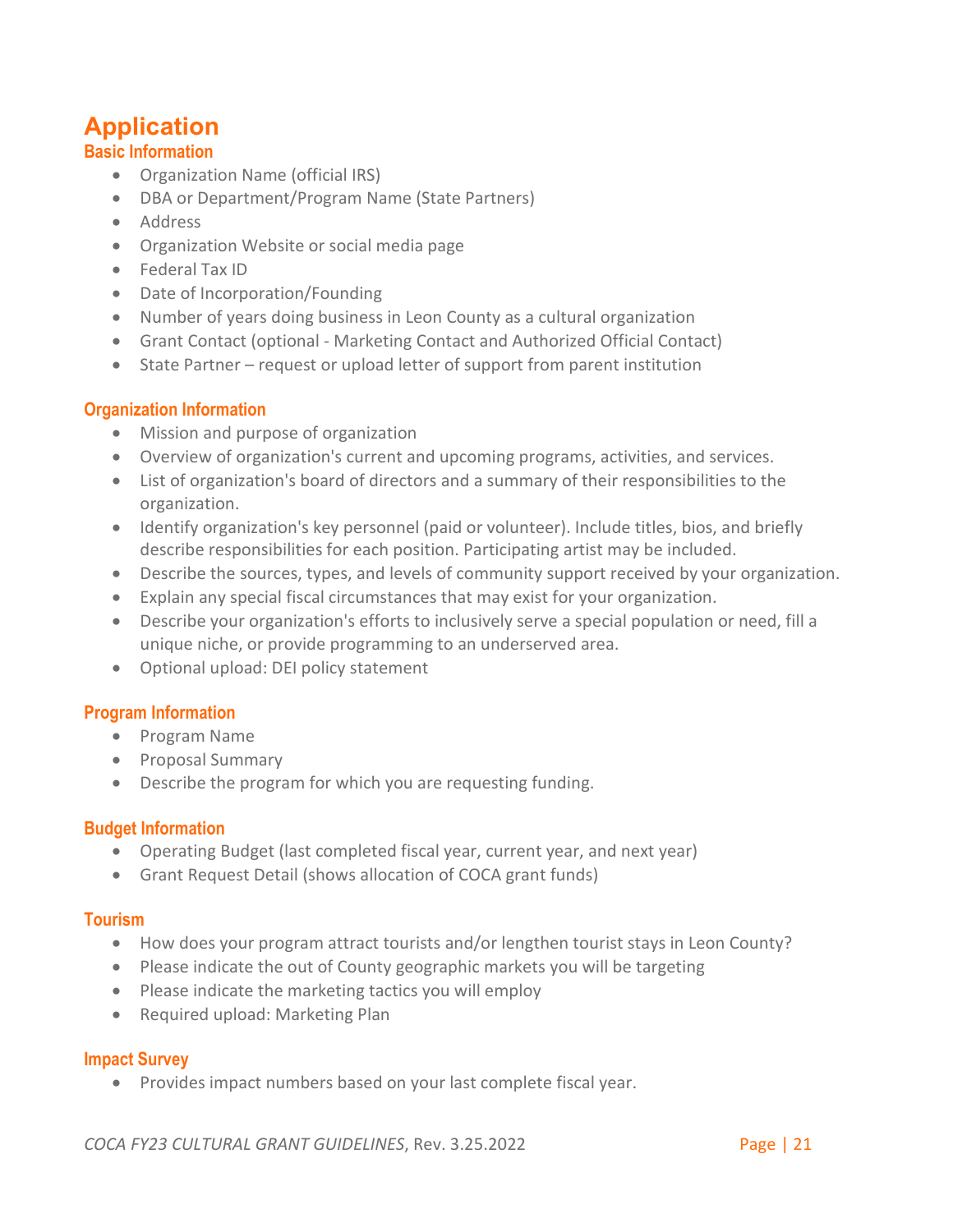#### <span id="page-21-0"></span>**COVID-19 Impact**

• Provides information about the impact of COVID-19 on your organization

#### <span id="page-21-1"></span>**COVID-19 Protocols**

• Indicates safety protocols you will practice for in person events

#### <span id="page-21-2"></span>**Supplemental and Contingent Items**

You may include any supplemental material that you feel will be helpful to panelists in evaluating the overall quality and impact of your organization. Please focus on quality and material that helps to tell your story, particularly as related to the programs for which you are requesting funding. You may upload up to 6 items of supplemental materials (no more than 24 individual pages). Title each item and upload as separate items. The intent of limiting the number of support materials is to help the grant panelists review an appropriate number of materials, with a consistent number provided from each applicant.

Supplemental material might include programs, catalogs, publicity material, artist work samples, press coverage, photographs, audio-visual material, organizational chart, brief history of the organization, etc. Panelists will not be able to review audio-visual materials at the panel meeting.

Supplemental material may also include:

- Recent support letters: Correspondence from people who benefit directly from programs related to your proposal (participants, students, audience members, tourists, tourism partners, etc.), and/or letters of support from collaborating organizations or individuals showing evidence of support. Limited to 4 pages. *Please note letters from public officials are not useful unless the officials are personally familiar with your organization. To avoid the appearance of a conflict of interest, no support correspondence should be included that is written by COCA staff or board members (see<https://tallahasseearts.org/about-coca/coca-staff> for a current list). If so, those letters will be removed from your application prior to panel review.*
- List of productions, exhibitions, concerts, and/or publications your organization has recently produced/presented. *Consider including the total attendance/participation figures for each event (audience, artists, and volunteers). To calculate these numbers, you may use "instances of participation" – each visit to your facility by a single person (i.e., multiple visits count as multiple instances of participation).*

Contingent Items (Please include the following items, if applicable)

- Partnership acknowledgment. Required only if your funding proposal is contingent on the participation of key partner(s). Documentation can include through letters, emails, or signed contracts. *(For example, Puppetry Tallahassee will team with ABC Gallery to host nationally known artist Julie Taymor for a local exhibit and performance. Without a commitment from ABC Gallery and confirmed interest from Julie Taymor's agent, the proposal is not viable.)*
- Letter of support from the Agency Head, Division Director, Dean, Department Chair, or University Supervising Official of the applicant. *Required of State Partner applicants only.*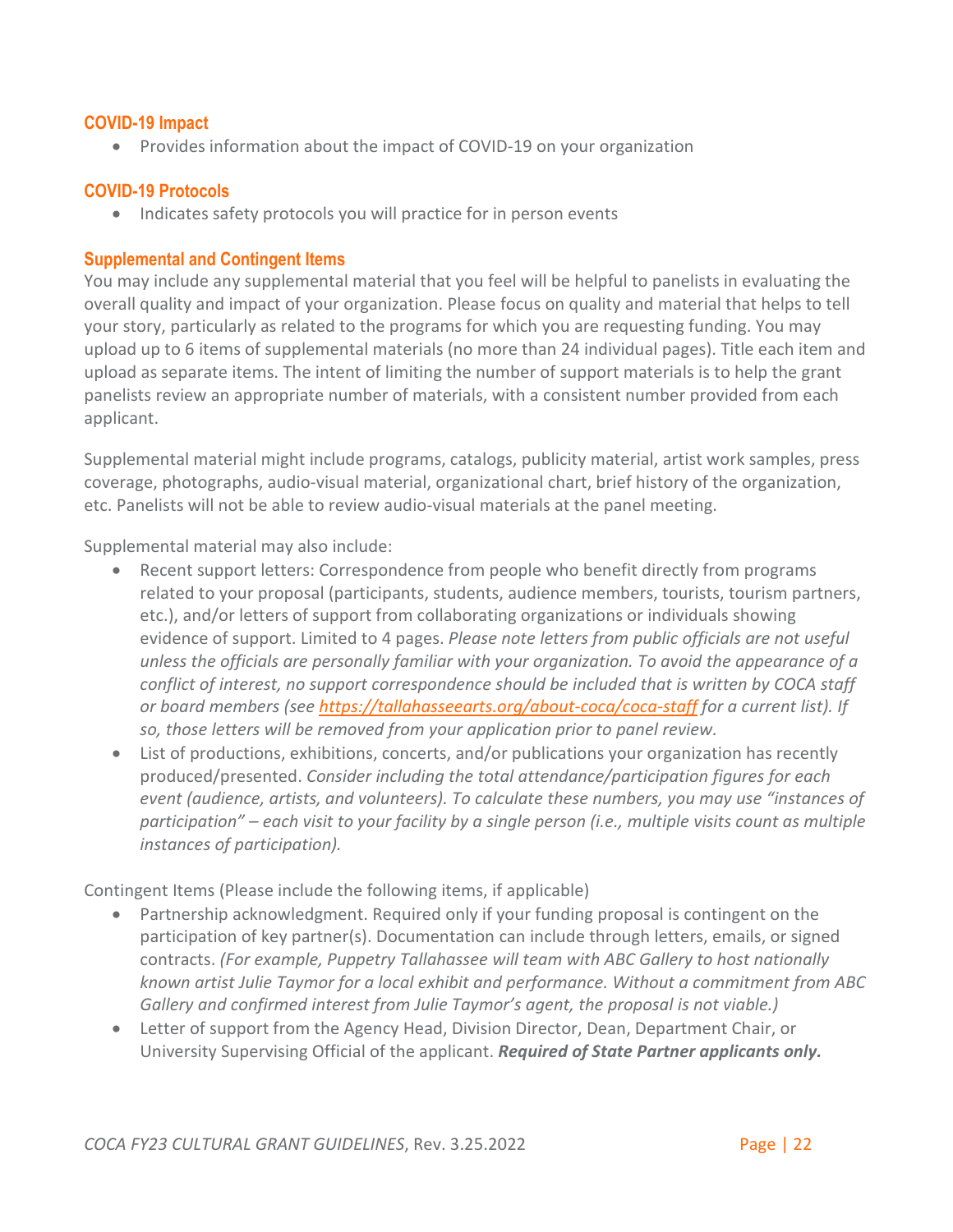### <span id="page-22-0"></span>**Grant Panelist Nomination**

COCA's ability to recruit qualified and objective reviewers depends on your recommendations. COCA accepts nominations year-round for consideration during the appointment process. Current, electronic copies of all forms are available on COCA's website at <https://www.tallahasseearts.org/services/grant-programs/>